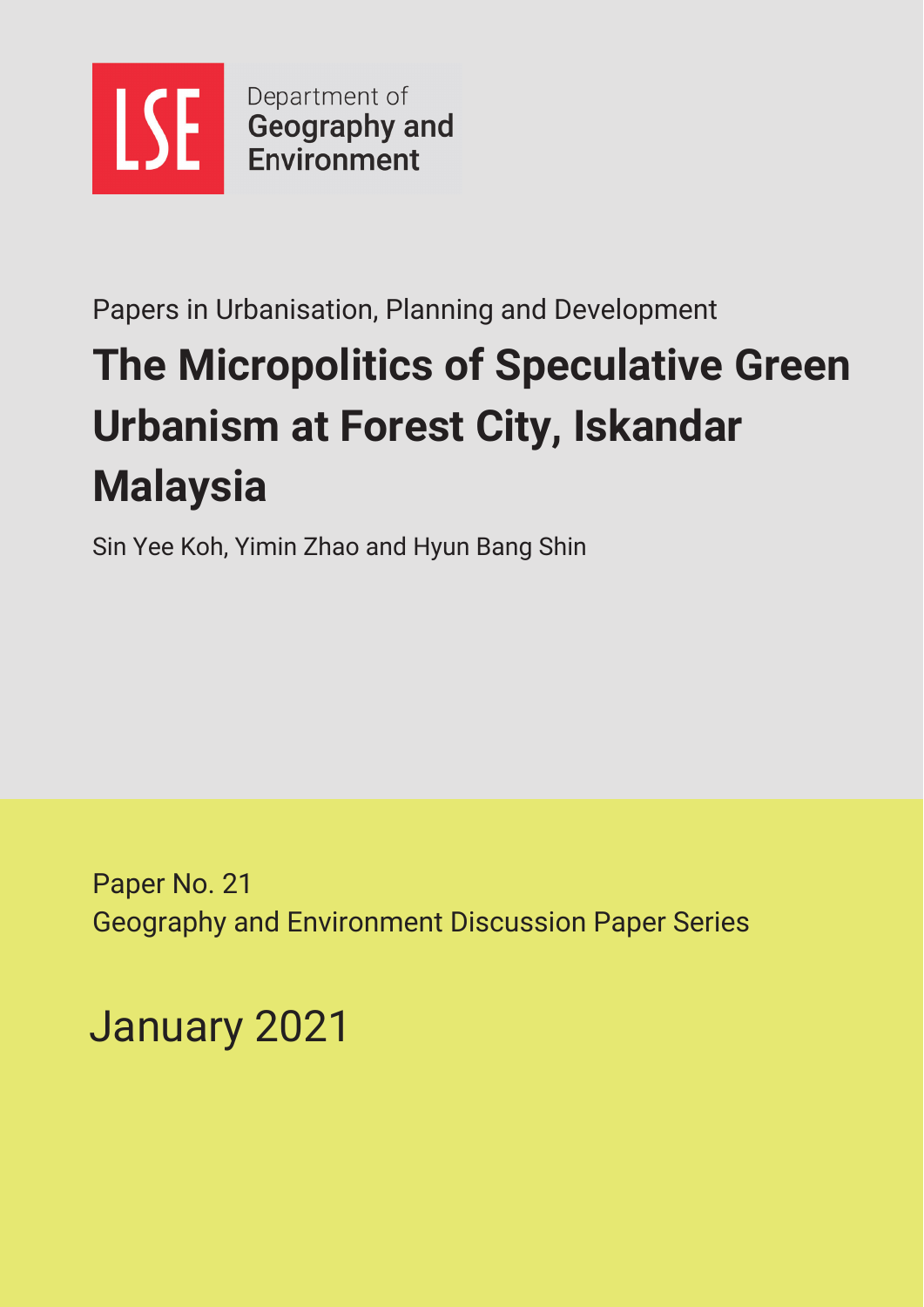# Editorial Board

## Professor Riccardo Crescenzi Professor Hyun Bang Shin Dr Charles Palmer

All views expressed in this paper are those of the author(s) and do not necessarily represent the views of the editors or LSE. The results presented in the paper are not peer-reviewed.

**Published by** Department of Geography and Environment London School of Economics and Political Science Houghton Street London WC2A 2AE

geog.comms@lse.ac.uk www.lse.ac.uk/Geography-and-Environment

All rights reserved. No part of this publication may be reproduced, stored in a retrieval system or transmitted in any form or by any means without the prior permission in writing of the author(s) nor be issued to the public or circulated in any form other than that in which it is published. Requests for permission to reproduce any article or part of the Discussion Paper should be sent to the author(s) directly.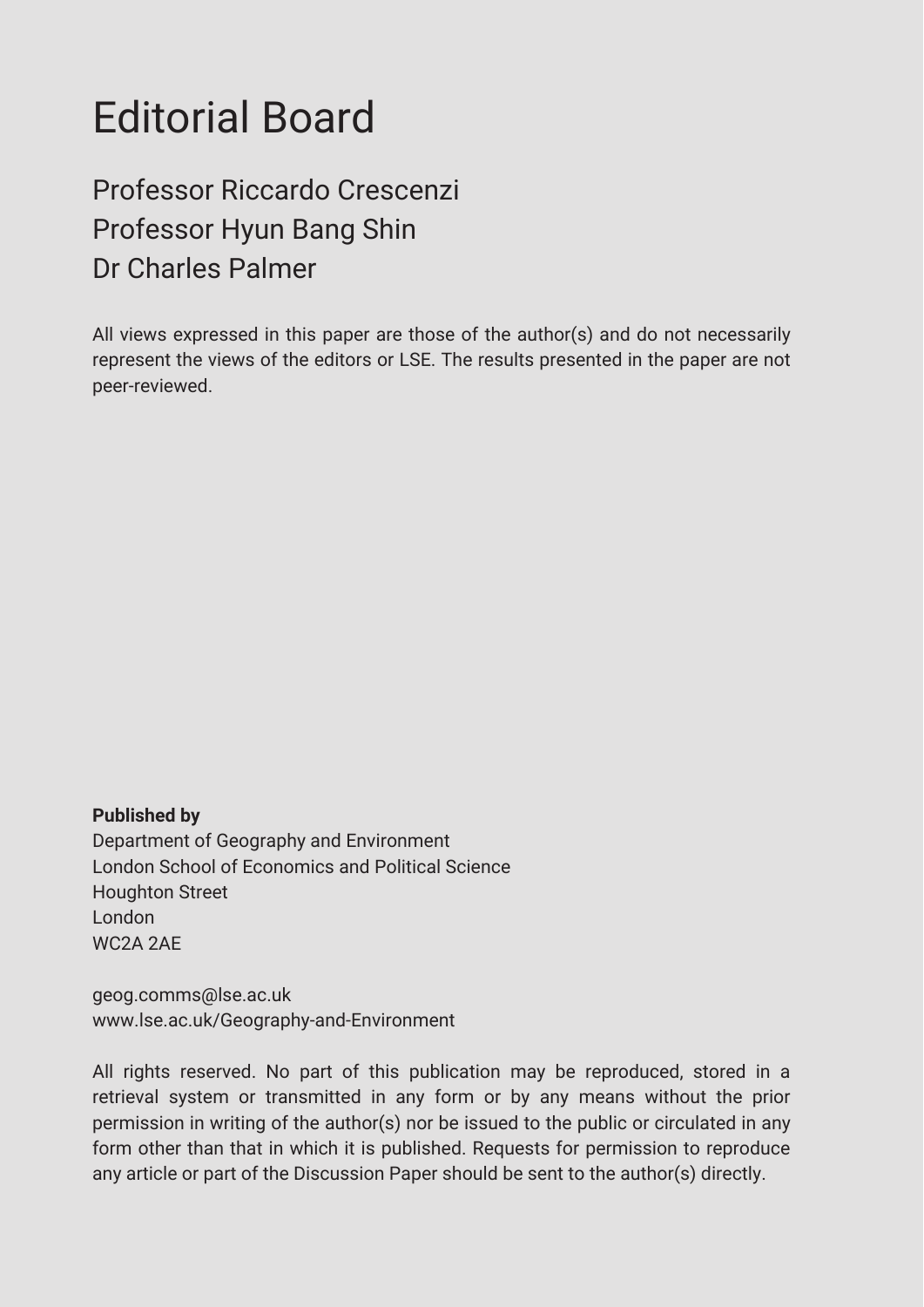## The Micropolitics of Speculative Green Urbanism at Forest City, **Iskandar Malaysia**

Sin Yee Koh, School of Arts and Social Sciences, Monash University Malaysia, Jalan Lagoon Selatan, 47500 Bandar Sunway, Selangor, Malaysia. E-mail: koh.sinyee@monash.edu

Yimin Zhao, Department of Urban Planning and Management, School of Public Administration and Policy, Renmin University of China, Beijing 100872, China. E-mail: zhao.y@ruc.edu.cn

Hyun Bang Shin, Department of Geography and Environment, London School of Economics and Political Science, Houghton Street, London WC2A 2AE. E-mail: h.b.shin@lse.ac.uk

### Abstract

There is an established urban studies literature on the discursive politics of green urbanism, especially with regards to eco-cities and (mega) greenfield developments. However, less attention has been paid to the micropolitics of cross-border transplantation of green urbanism ideas and practices, especially within Asia. This paper examines the case of Forest City, a mainland Chinese developer-led mega greenfield project in the Iskandar Malaysia special economic corridor, to be built on four reclaimed islands. Based on observations, in-depth interviews with local stakeholders and document analysis, we analyse the different ways in which green urbanism has been used by the local state and the developer as an apparatus for speculative city-making. On the one hand, the state seeks to position Iskandar Malaysia as greener than its global competitors through the development of a homegrown "low carbon" society" green accreditation system. On the other hand, the (selectively) "green and smart" Forest City consolidates the developer's corporate brand image and marketing aesthetics at the cost of local residents' living environment. Attention to such entangled micropolitics of speculative green urbanism contextualises different stakeholders' rationales and practices and contributes to critical reflections on the entanglement of green urbanism and speculative urbanisation.

**Keywords**: green urbanism; speculative urbanization; property development; micropolitics; Iskandar Malaysia; Global China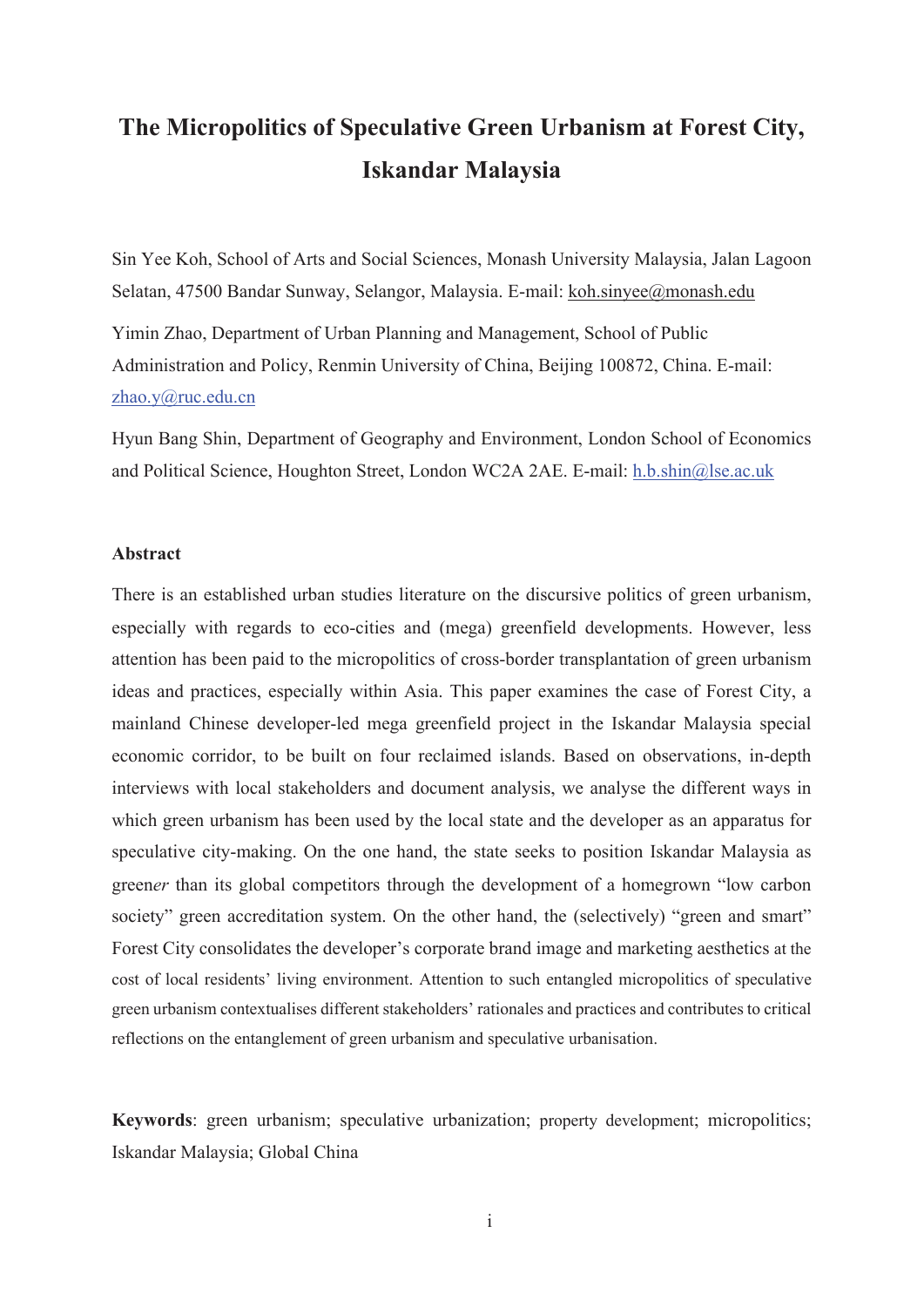## $\mathbf{Funding}$

This research is funded by the British Academy's Tackling the UK's International Challenges Programme (IC3\100155), the Universiti Brunei Darussalam University Research Grant (UBD/ORI/URC/RG(337)/U01), and the Monash University Malaysia School of Arts and Social Sciences Internal Grant (PC 208-19).

## ${\bf Acknowledgements}$

We thank all the interviewees who have kindly shared their views with us, and also our research assistants, Bor Tsong Teh, Sharifah Syed Abdul Rahiman Al-Aydeross, and Amira Abdul Rahim in Malaysia and Kang Li and Minyi Li in China, for their assistance. Earlier versions of this paper were presented at the RC21 Annual Conference 2019 in Delhi, India and 2020 LSE SEAC Southeast Asia Week. We thank the commentators and audience members for their helpful suggestions. The usual disclaimer applies.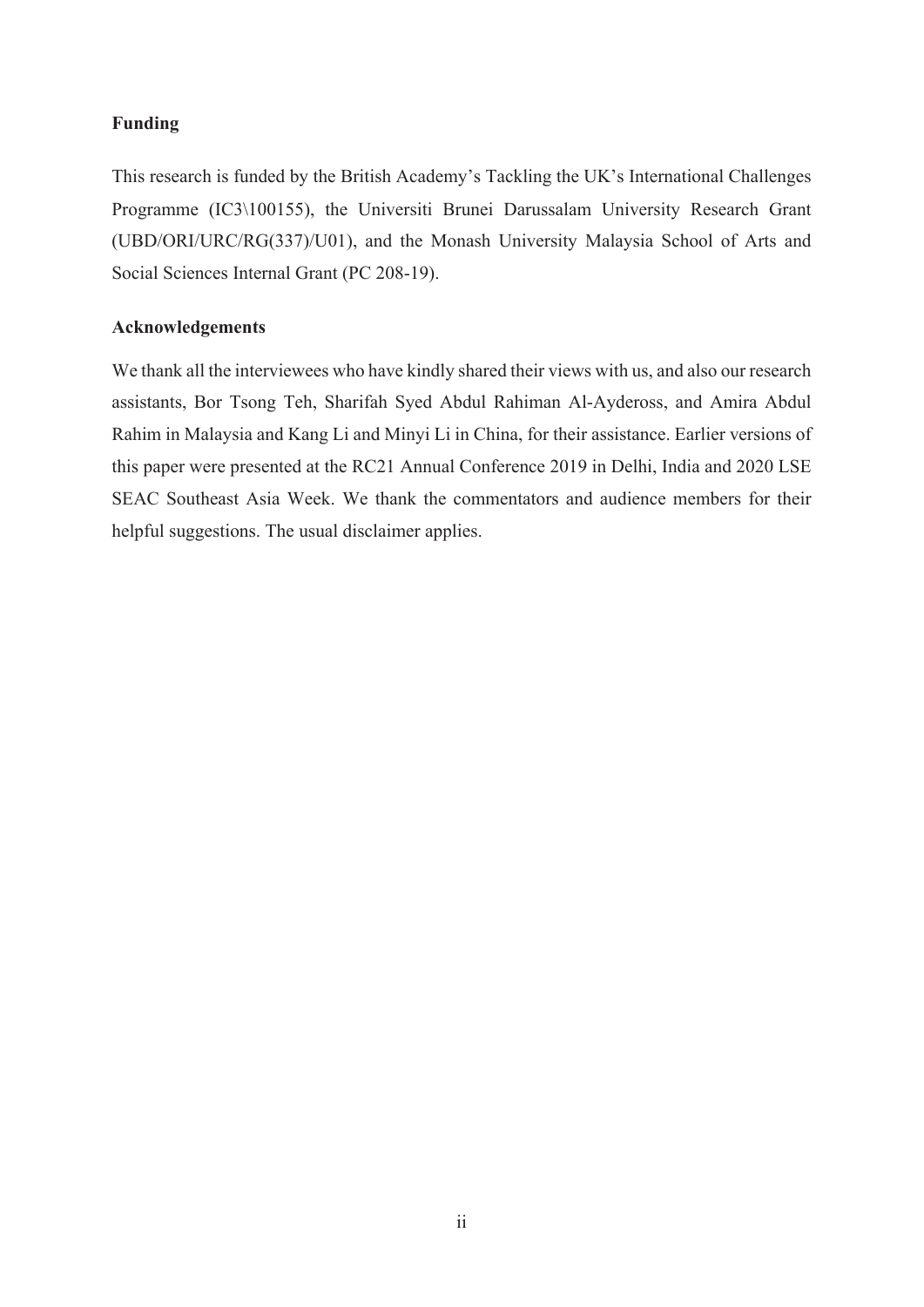#### **-Introduction**

China's Country Garden Group (hereafter "CGG"), one of the largest property developers in the world, has been transplanting its corporate vision of green urbanism from China to various new urban development projects overseas. One of the most notable projects is Forest City (Figure 1), a mega greenfield project to be built on four reclaimed islands totalling 14 square kilometres in the Johor Straits, Malaysia, for a target population of  $700,000$ . The project is located in Iskandar Malaysia, a 4,749 square kilometre special economic zone in the *negeri*<sup>1</sup> of Johor that was institutionalized as a joint federal and *negeri* government initiative in 2006. The project, with a Gross Development Value (GDV) of US\$100 billion, is developed by Country Garden Pacific View Sdn Bhd (CGPV), a joint venture company between the Guangzhou-based  $CGG (66\% share)$  and Esplanade Danga 88 Sdn Bhd (EDSB) (34% share) (Aw, 2014). EDSB is in turn partially owned by the Sultan of Johor<sup>2</sup> (64.4% majority share), Kumpulan Prasarana Rakyat Johor (KPRJ), a Johor state-owned company (20% share) and Daing Malek, the Sultan's aide and business partner  $(15.6\% \text{ share})$  (ibid.).

While Forest City is to be constructed over a 20-to-30 year timeframe, its development on the ground has been proceeding at high speeds. In May 2017, only three years after commencing island reclamation, the keys to the first phase of high-rise residential units were issued to the residents (iProperty, 2017). In July 2019, another  $9,000$  new residential units were reportedly ready for occupation (Forest City Malaysia, 2019). By September 2019, the first island was 50% reclaimed, and all of its commercial and educational facilities were in operation (South China Morning Post, 2019).

Forest City is marketed as a "green and smart" city with a multi-layered mobility system where parking, street level activities (including a light-rail transit system), and residential communal areas are segregated from each other (CGPV, n.d.). It also boasts a "forest-like environment" with vertical greening. Smart technologies are integrated into the construction

<sup>&</sup>lt;sup>1</sup> Malaysia retains a federal system, consisting of 13 negeri (or state) and three Wilayah *Persekutuan* (federal territories). In this paper, we use the local expression "*negeri*" in order to distinguish it from the more general usage of the state as in nation state.

 $^2$  Nine of the negeri in Malaysia, including Johor, are headed by hereditary constitutional monarchs. The Sultan serves as the head of state and the head of the Islamic religion in his state. The Sultan has discretionary powers in appointing the *Menteri Besar* (i.e., Chief Minister), the head of government in his state.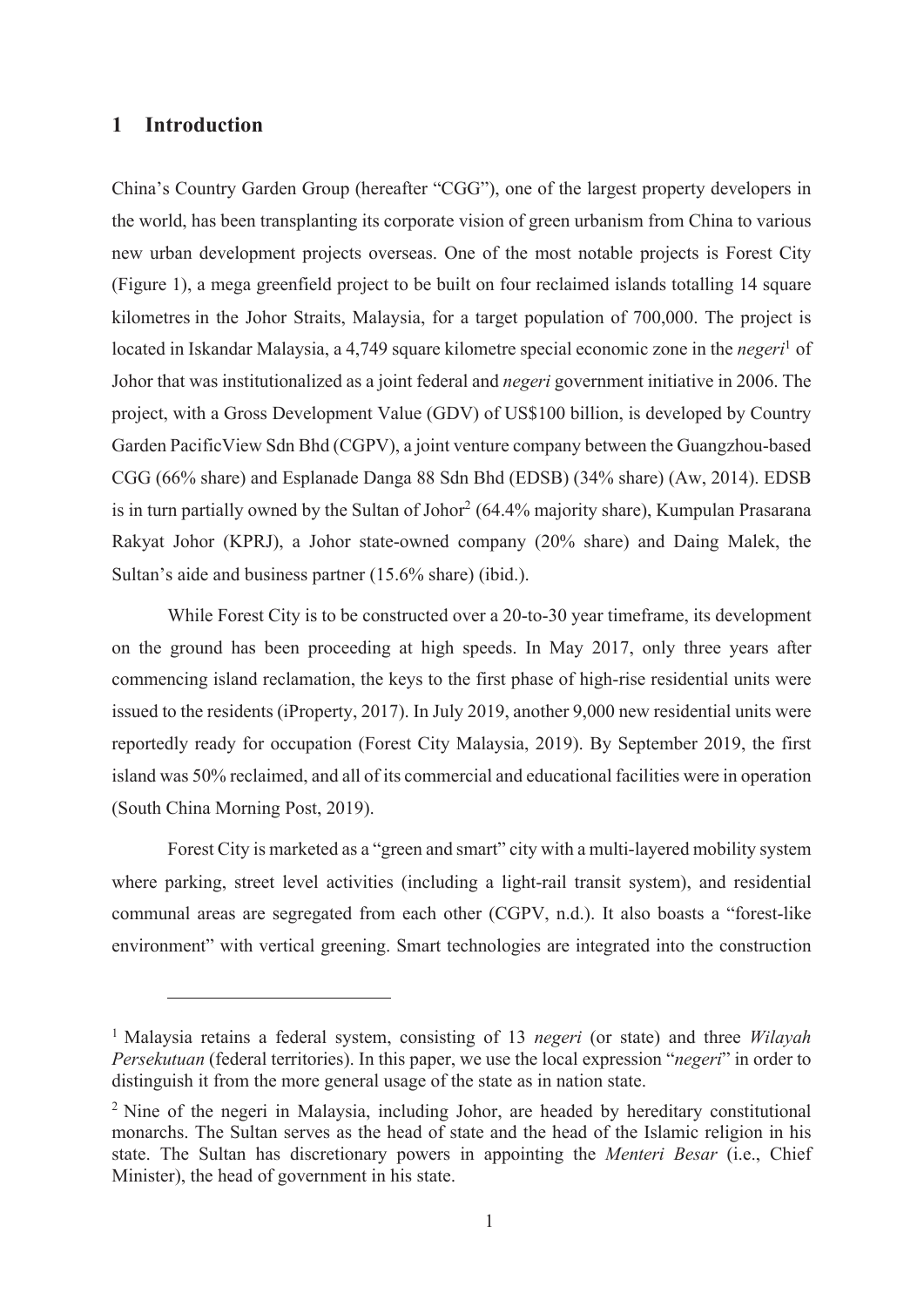processes, as well as post-construction urban and building management systems (e.g., smart meters for real-time energy monitoring, artificial intelligence security applications such as face and fingerprint recognition) (CGG, 2019). The high speed of construction described above has been to a large extent enabled by the establishment of the CGPV-led Industrialized Building System (IBS) Plant in 2017, the largest fully automated facility in Malaysia with an output capacity to produce building materials (including concrete) that are equivalent to 9,000 apartment units per annum (Chew, 2019).

Figure 1: Forest City, Iskandar Malaysia. Photograph taken by authors in August 2019.



Source: Photographed by the authors, 4 September 2019

At first glance, CGG's planning and design concepts for Forest City centres on green urbanism, which is largely in line with the Chinese State's "ecological civilization (shengtai wenming 生态文明)" agenda as well as the green and urban sustainability agenda of Iskandar Malaysia. However, the extensive land reclamation to secure a "tabula rasa" condition in Forest City questions the greening nature of the project itself, as well as the extent to which the project adheres to these two state-led ecological agendas. Using Forest City as a case study, this paper explores three interrelated research questions. First, how are particular variants of green urbanism transplanted within Asia? Second, to what extent is the materialization of green urbanism being shaped by local power relations and politics? Third, how do local residents perceive and make sense of such large-scale green urbanism projects? In interrogating these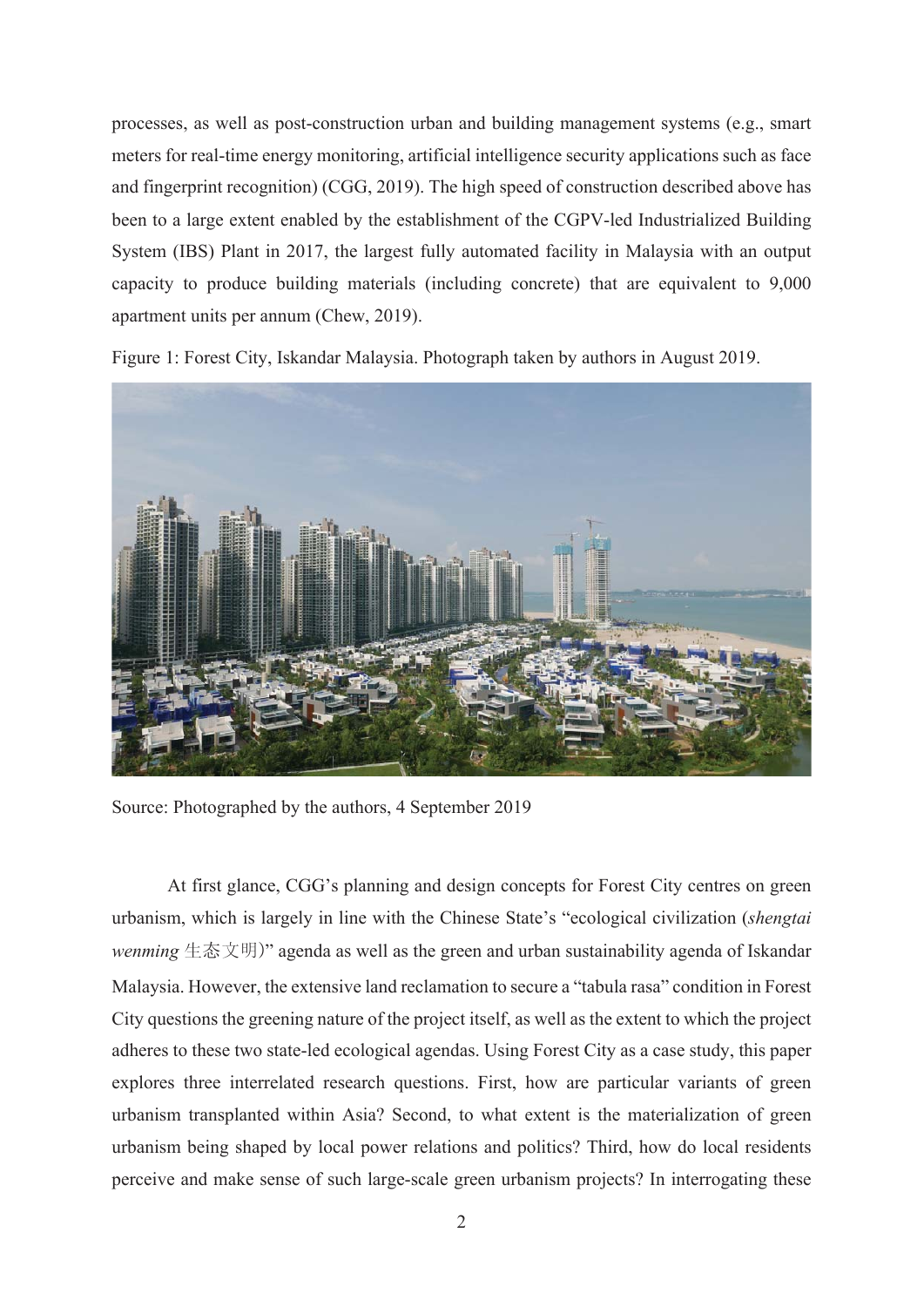questions, this paper aims to contribute to the green urbanism literature through the lens of speculative urbanization and its associated micropolitical dynamics.

Following this introduction, the next section discusses the theoretical underpinnings of this paper, specifically on the entanglements of green urbanism and speculative urbanization in the context of "ecological civilization." This is followed by an explanation of the case and research methods. The fourth section analyses the different ways in which green urbanism has been used by the local state and the developer as an apparatus for speculative city-making. The fifth section highlights the micropolitics of urban development at Iskandar Malaysia to contextualize local stakeholder groups' reactions to the Forest City mega-project. We conclude by highlighting the necessity and significance of attending to concrete/material politics that ground and shape speculative green urbanism.

## 2 From Ecological Civilization to Speculative Green Urbanism

The links between nature/ecology and the political economy have long been a central theme shared by Frankfurt School-inspired environmental critiques and the neo-Marxian approach to urban political ecology (Castree, 2008a; Gandy, 2015). While the socio-ecological interdependencies of urban space are foregrounded to criticize capital accumulation and to create "possibilities for constructing different socio-environmental futures" (Swyngedouw, 2010, p. 228), such analyses are mainly limited to Western democracies and pay less attention to the role of the state (see, for example, the debates on "neoliberalising nature" in Bakker,  $2010$ ; Castree,  $2008a$ ,  $2008b$ ) and its various partners in this regard.

In China, for example, the presence of a strong central state and state-owned enterprises in the urban development sector necessarily means that there are additional dynamics to the interdependencies between urban development and nature that may be different to that in Western democracies. Moreover, while the state promoted "ecological civilization" in China partly overlaps with the concept of "green urbanism" derived from the West, the term carries different discursive and material connotations to Chinese developers. For many of them, operating in a more "ecological" manner would translate not only to lower construction costs and time savings, but also to the enjoyment of state preferential policies (see Sun & Fu, 2017; Wang, 2019). Such concessions have in part contributed to the transplantation of "green" urbanism practices by major Chinese developers to other Asian cities as they expand internationally.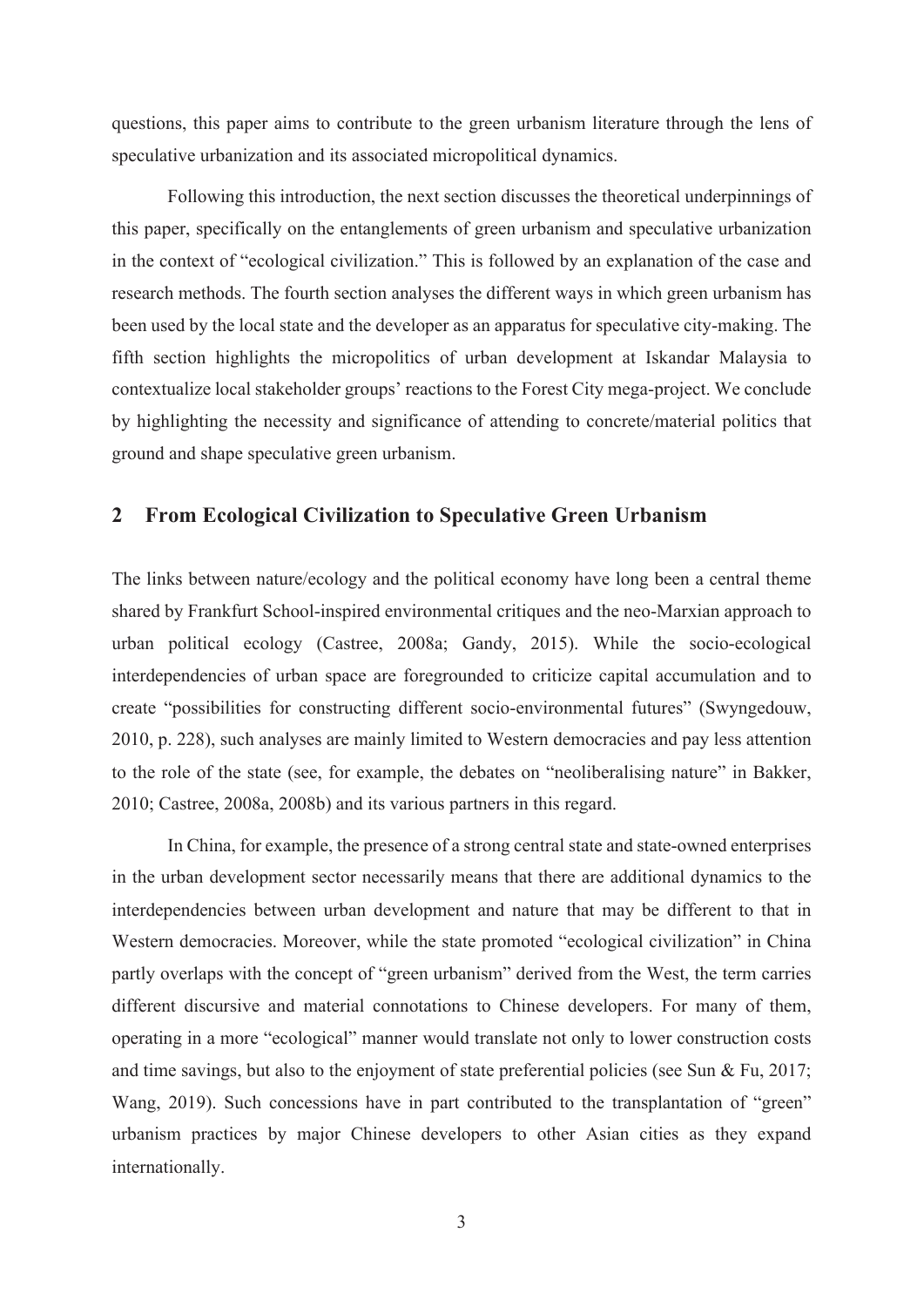However, the transplantation of such practices may not be smooth nor automatic. The urban policy and political environments in each destination city may be different to those in Chinese cities. Moreover, ambitious local authorities in these cities may understand and deploy "green urbanism" in different ways to the Chinese developers. How do place-based micropolitics shape and influence the cross-border transplantation of green urbanism ideas and practices in a way that entangles with speculative urbanization in these cities? In this section, we lay out a framework to address this question by focusing on the interconnections between the discursive power of ecological civilization and the material politics of green urbanism.

#### **-Ecological Civilization as Ideology**

The term "ecological civilization," which first appeared in a former Soviet Union academic journal article in 1984, has been adopted by ecologists in China since the late  $1980s$  (Xu, 2010). At that time, the term was used to emphasize the balance between economic and ecological development. This approach is illustrative of the then influential "ecological modernization" thesis in China (Chien et al., 2017; Mol, 2006; Pow & Neo, 2013), which was popular for its "win-win" prospect of balancing environmental concerns and economic growth – hence internalising conflicts rather than challenging or addressing social injustice (Harvey, 1996, p. 382).

Such a problematic prospect, ironically, fits very well with the party-state's search for ideological resources to build a "harmonious society." In 2007, in his report to the Seventeenth National Congress of the Communist Party of China, then President Hu Jintao declared that a key pathway to achieving comprehensive societal development was to establish and embed the concept of "ecological civilization" across all segments of the society. Since then, the Chinese state has vigorously promoted "ecological civilization" locally, nationally and internationally through technological investments and conference sponsorships (Gare, 2012, p. 10). The role of this term as a national ideology was further consolidated in 2017 when President Xi Jinping announced it as a new "Millennium Strategy" (*qiannian daji*  $\pm \pm \pm \pm$ ) for national governance. Thereafter, the term was enshrined in the Constitution of the People's Republic of China in  $2018<sup>3</sup>$ 

<sup>&</sup>lt;sup>3</sup> The term was first added to the CPC's Constitution and development plan in 2012 (Parr & Henry, 2016).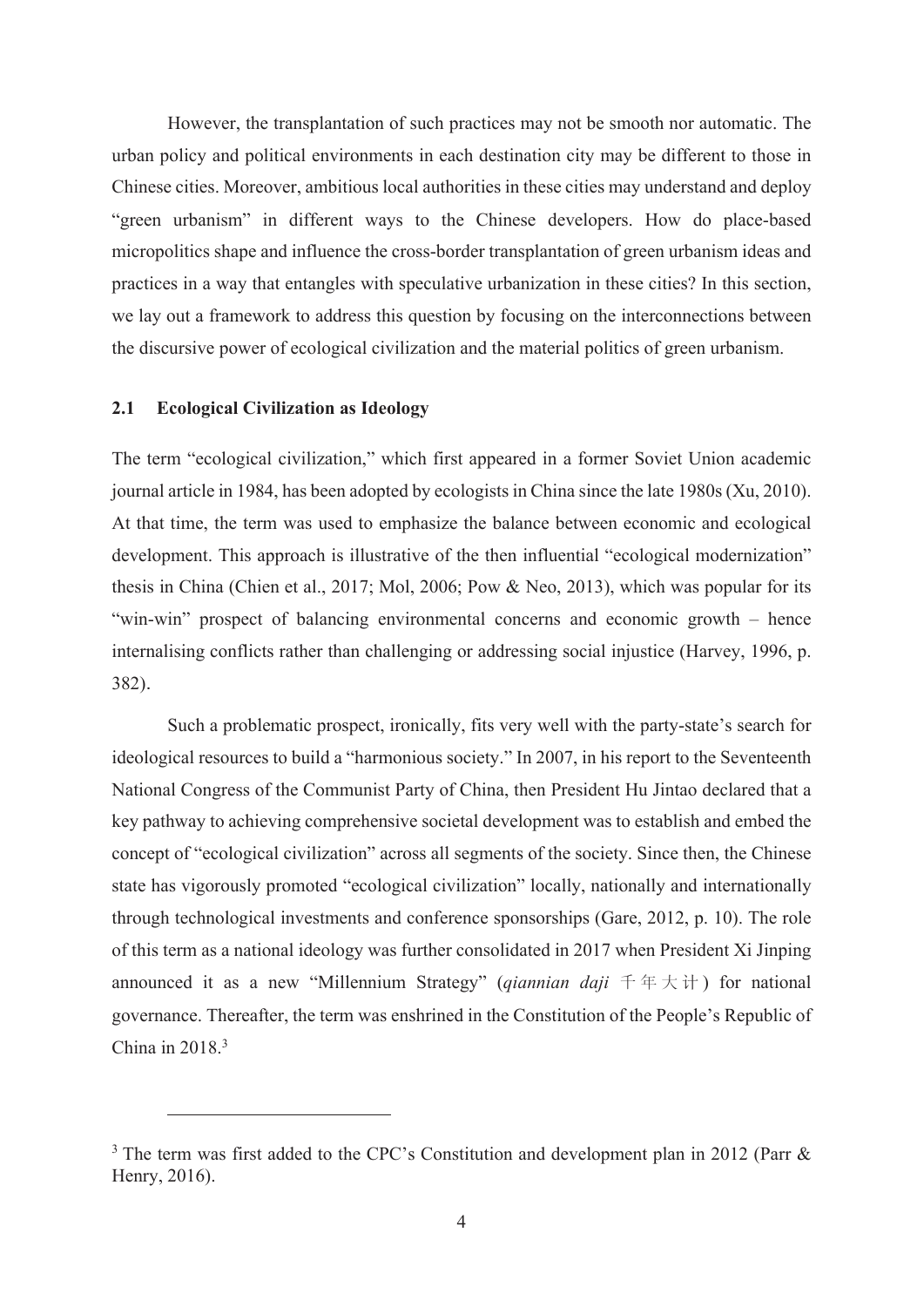

Figure 2: "Forest City, building together," a billboard installed by Foshan municipality

Source: photo by the authors, August 2019

Recent discussions in China (urban) studies have attended to the nature and role of the "ecological civilization" discourse. Pow (2018), for example, in examining the discourse in the context of the Sino-Singapore Tianjin Eco-city project, finds that a form of aesthetic governmentality is at work, fusing "bourgeois forms of aesthetic environmentalism with worldclass urban aesthetics" (p. 864). Informed and regulated by this discourse, the foundation of urban planning has been remade in China, with the focus being shifted from previous technoscientific arenas to the emerging concern of eco-aesthetic normativity (ibid.). Nationally, this discourse has been translated into numerous governmental tools that are interlinked to such a normativity. For instance, the "National Forest City" (*guojia senlin chengshi* 国家森林城市) title, promoted by the National Bureau of Forestry and Grassland since the early 2000s, has been awarded to 138 cities in China by 2018, including Foshan City where CGG's headquarter is located (National Bureau of Forestry and Grassland, 2019; see Figure 2 for Foshan City). To compete for this title, each city is required to reshape their urban (green) space to meet certain criteria and standards (see National Bureau of Forestry, 2005). This demonstrates the reach and power of the eco-aesthetic normativity in China, embodied in the discourse of "ecological civilization."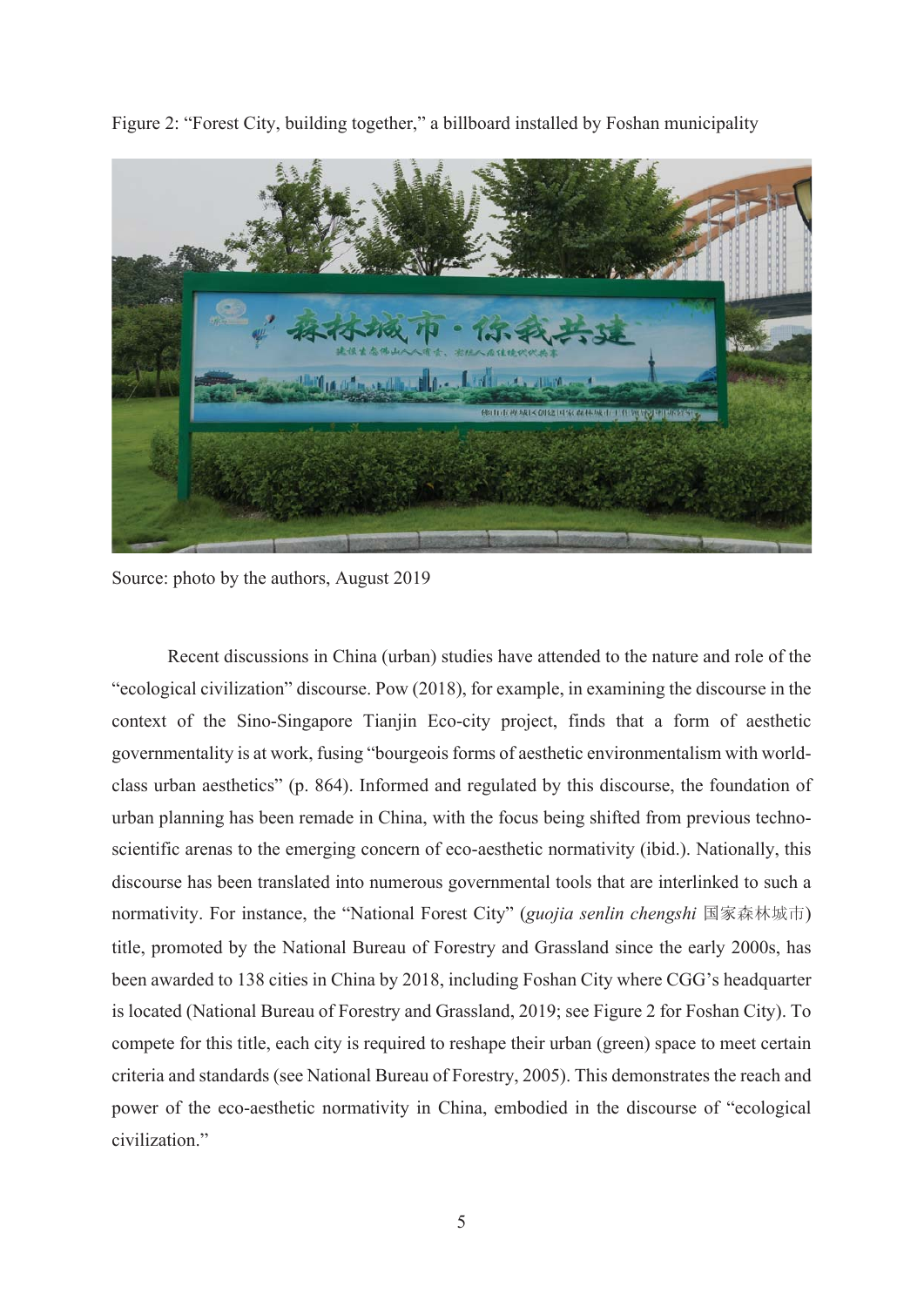Perhaps not coincidentally, CGG's large-scale development project at Iskandar Malaysia is also named "Forest City." It is hence critical to examine how and to what extent this eco-aesthetic normativity, developed in China, has travelled abroad under the expansive reach of "Global China," i.e., the outward expansion of Chinese investments in foreign real estate (Paik, 2019).<sup>4</sup> To understand multiple and dynamic processes of urban political economy at work here, we need to examine the ways through which this normative discourse has been put to "use" by international developers (CGG in this case) and their local partners including the local state at Iskandar Malaysia, whose primary goal turns out to be maximizing economic gains. In order to do so, we situate the ideology-discourse of "ecological civilization" in the context of speculative urbanization, attending in particular to the articulations between this discourse and concrete and material politics on the ground, both of which are operationalized in the name of "green urbanism."

#### **-The Entanglements of Green Urbanism and Speculative Urbanization**

While China witnessed the emergence of the ideological discourse of ecological civilization in the 1980s, the concept of green urbanism had a longer history in the West. There have been two waves of the green urbanism movement since the mid-19th century: the first saw the shift from elite private gardens to urban green spaces as a public good; and the second, which emerged in the 1960s, saw the development of a new urban planning focus on the environment (Barton, 2020). It is the second wave that led to the establishment of the UN-Habitat and the subsequent development of the principle of environmental sustainability (i.e., the responsible usage and protection of environmental resources for future generations). This principle continues to inform current understanding of sustainable urban development (Rapoport, 2014; Whitehead, 2020).

<sup>&</sup>lt;sup>4</sup> Our use of "Global China" departs from a foreign policy perspective that focuses on China's growing influence on international order (see Vangeli, 2018). Similar to Lee's (2018) use that focuses on China's state-led investment in extractive and labour-intensive manufacturing industries in Africa, we use "Global China" in reference to the phenomenon of mainland Chinese developers expanding their urban development projects in international locations that are not confined to the global South. Such expansion often entails the developers' proactive mobilization of the buying power of individual/corporate investor buyers from mainland China. In this regard, our usage of "Global China" differs from Ley's (2017) usage of the term, for whom "Global China" encompasses investor buyers from *Greater China* (e.g., Hong Kong, Taiwan) investing in local property markets of Vancouver, Canada and whose presence became noticeable in the context of (post-)Cold War geopolitics of the 1980s and 1990s.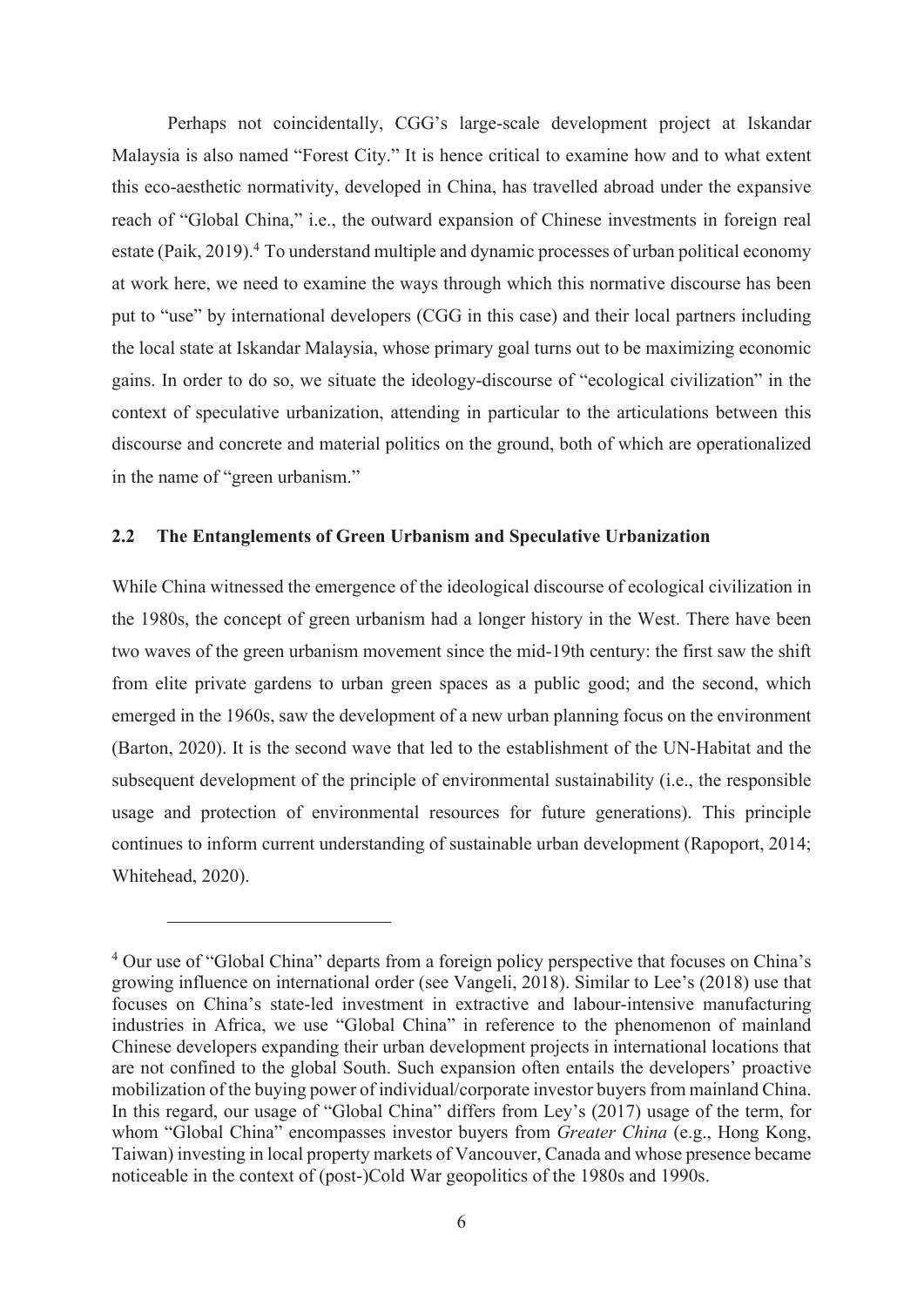The critical geographies of green urbanism literature have examined the extent to which the proponents of green urbanism have delivered what was originally envisioned (McCann, 2017). There is also a growing urban studies literature on the discursive politics of green urbanism (i.e., how green urbanism is discursively maneuvered by city elites to promote urban development projects), especially with regards to eco-cities and (mega) greenfield developments (Caprotti et al., 2015; Crot, 2013; Curugullo, 2013; Death, 2014). According to these discussions, more often than not, the actually-existing green urbanism in these large-scale developments tend to be cursory rather than transformative.

Rapoport (2014, p. 138) notes that eco-city projects in Asia and the Middle East are often undertaken to address "larger aims and objectives which are as likely to be political or economic in nature as environmental." In his analysis of green urbanism in the Emirates, Ouis (2002, p. 338) suggests that the large-scale creation of man-made green spaces in the desert environment "is closely linked to the legitimization of power for the ruling sheikhs and the political system of paternalism." Moreover, the produced green urbanism landscapes become part of the region's modernization project. Green urbanism, both in concept and in material form, has hence been socially constructed and imbued with multiple political and economic connotations. As McCann  $(2017, p. 1818)$  suggests, the meaning of "green" in concepts like green urbanism and green development "is clearly up for grabs."

Evidently, the specific connotation of "green" in a certain context depends on who is speaking about what type of "green urbanism" to which audience, and for what purpose. In the context of speculative urbanization, the discursive usage of "green urbanism" becomes particularly apparent and problematic. In other words, we propose that it is the speculative nature of place-making and making of the urban, which exposes the instrumental nature of green urbanism discourses for advancing economic interests.

In this paper, we take as a starting point Bear's (2020) argument that speculation is "future-oriented affective, physical and intellectual labour that aims to accumulate capital for various ends" (p. 2), which accompanies "an act of labour that has become crucial to the generation of surplus value"  $(p, 6)$ . With this in mind, we understand speculative urbanization as a process of urbanization that involves the production of the built environment and the reproduction of labour in such a way that aims for quick returns on high-risk investments as non-productive gains. In this regard, our discussion of speculative urbanization encompasses the definition by Marcinkoski (2018), who emphasized "*the undertaking of land acquisition* and/or infrastructure and building construction in the pursuit of uncommon financial gains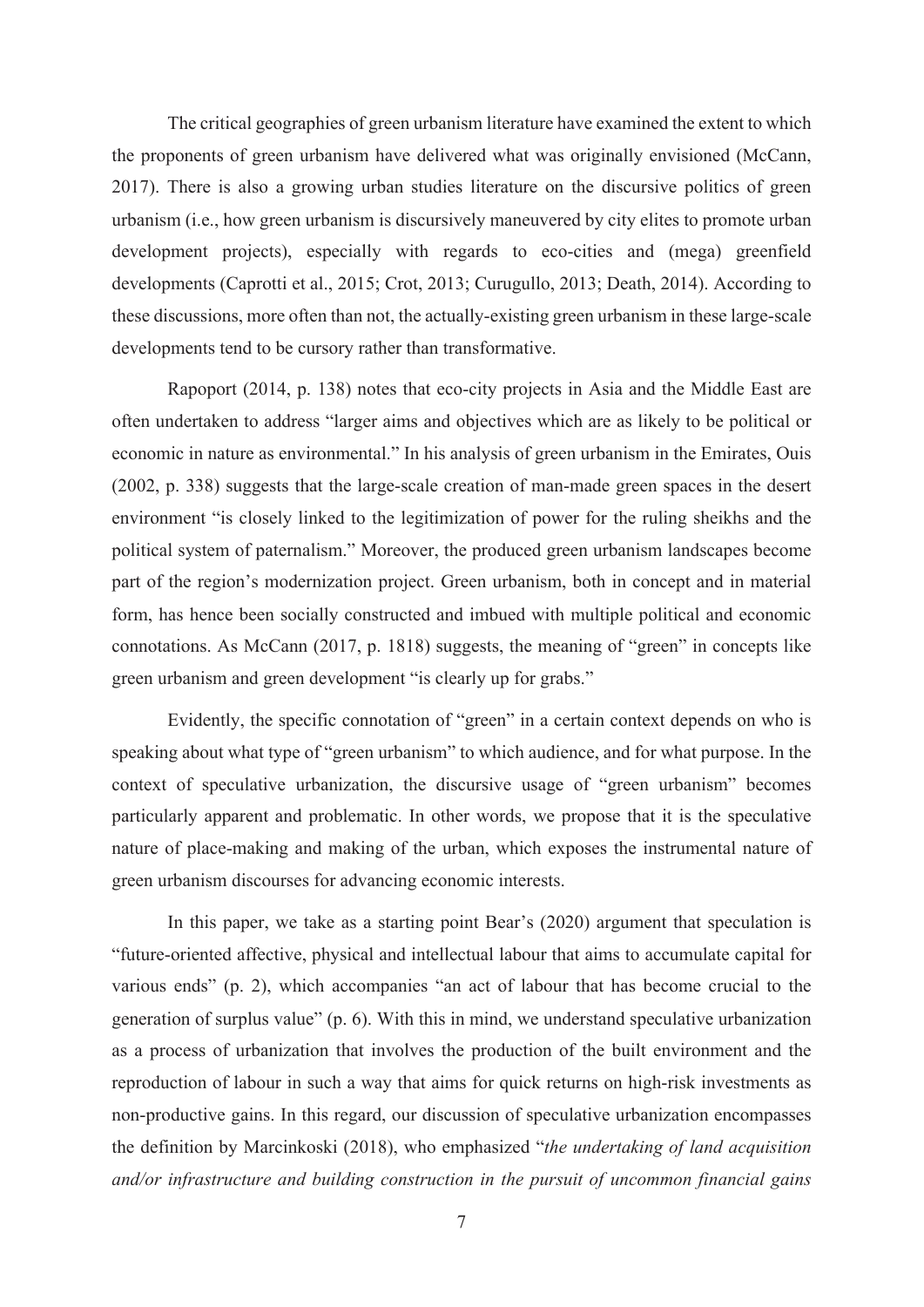*under the presumption of market demand despite the absence of a specific future tenant or consumer*" (p. 52, original emphasis). Additionally, our attention to speed renders "fast urbanism" (see Shin, Zhao & Koh, 2020) as intrinsic to speculative urbanization. Green urbanism in this regard provides discursive legitimization of such future-oriented social action that comes with high risks, often pursued through fast-tracked urban production.

On top of this definition, we also take into consideration the role of the state from a strategic-relational perspective (Jessop, 2008), which for us is critical in fostering the mechanisms and practices of city-making for the purpose of "anchoring ...mobile finance capital into the built environment" (Halbert & Rouanet, 2014, p. 472; Shin and Zhao 2018) and in overcoming the limits of methodological statism (Doucette & Park, 2019). Instead of understanding state actions in isolation, we understand "the state as a social relation" (Jessop, 2018) and a site of contention among political forces that involve the mobilisation of state apparatuses and resources through the unequal use of state power. Such views of the state also call for the need of treating the state not as a homogeneous, unitary entity but as a site of multiscalar struggles among different factions of bureaucratic bodies and political interests.

As we shall later show, the Forest City's project of "moving the mountain and greening the sea" involves the artificial (re)creation of expansive urban greenscapes on reclaimed land. Using green urbanism discourses as justification, this "green" project has been ironically made possible through transnational transactions of plants, gravel, sand and other natural resources (Rizzo, 2019; Tateishi 2018). Furthermore, this project is situated within a complex landscape of changing local politics and political economy in Iskandar Malaysia, where not only very different versions of "green urbanism" are foregrounded, but also the diverse and divergent interests of various actors involved in local power relations and place-based micropolitics. It is hence necessary to further investigate the entanglement of green urbanism and speculative urbanization by taking into account these political dynamics, with adequate attention paid to the everyday practices and conducts where these different, and sometimes conflictual, groups of state and non-state actors interact with each other. Before doing so, we will introduce in the next section the empirical context and research methods.

## **3** Case within Case: Researching Forest City in Iskandar Malaysia

Iskandar Malaysia is one of the five economic corridors (i.e., special economic zone) in Malaysia. While the other two economic corridors in Peninsular Malaysia (i.e., West Malaysia)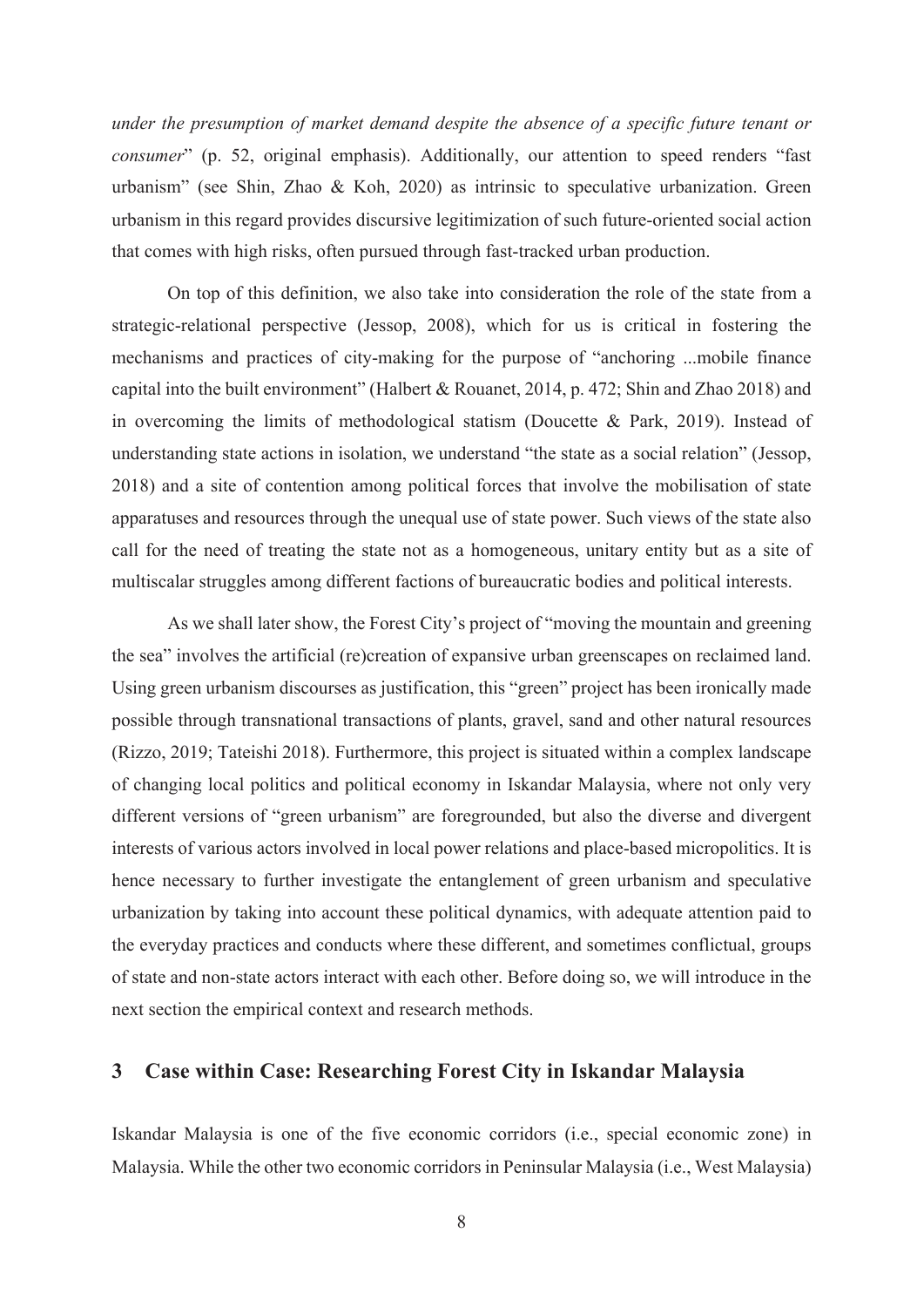span across two or more states,<sup>5</sup> Iskandar Malaysia is the only economic corridor in West Malaysia that is entirely contained within a single state, i.e., the negeri of Johor. Furthermore, it is the only economic corridor in Malaysia where the federal government shares equal directive power with the negeri government. This is of significance as land is under the jurisprudence of the negeri government (not the federal government) in Malaysia. This codirective arrangement means that the federal government has significant, if not equal influence as the Johor negeri government on Iskandar Malaysia's urban economic development.

When the federal government announced the establishment of Iskandar Malaysia in 2006, it also established the Iskandar Regional Development Authority (IRDA), which is governed by the IRDA Act 2007, a Parliament act that enshrines the agency's statutory powers and functions in planning, promoting and facilitating Iskandar Malaysia's long-term economic and urban developments. IRDA's organizational structure reflects the equal interests of the federal and state governments in overseeing the development of Iskandar Malaysia. The agency's Chief Executive Officer reports to the Members of Authority (MoA), a board consisting of key federal and state government officers holding finance, economic planning and executive portfolios. The MoA, in turn, reports to IRDA's two Co-Chairmen, the Prime Minister of Malaysia and the Chief Minister of Johor. This governance model clearly signals the strategic and multiscalar state interests in Iskandar Malaysia.

| Developer                              | Project                      | Site area<br>(ha) | Gross development<br>value (RM, billion) | Number of<br>residential<br>units |
|----------------------------------------|------------------------------|-------------------|------------------------------------------|-----------------------------------|
| Country Garden<br>Group                | Country Garden Danga<br>Bay  | 22.26             | 10                                       | 9,539                             |
|                                        | <b>Forest City</b>           | 1,386             | 100                                      | 160,000                           |
| Guangzhou<br><b>R&amp;F</b> Properties | <b>R&amp;F Princess Cove</b> | 46.9              | 24.5                                     | $7,258^{\rm a}$                   |
| Greenland<br>$Group^b$                 | Greenland Danga Bay          | 5.5               | 2.2                                      | 2,205                             |
|                                        | Greenland Tebrau             | 52                | 18.4                                     | 20,000                            |

Table 1. Large scale mixed-use development projects undertaken by mainland Chinese developers in Iskandar Malaysia

Notes<sup>.</sup>

<sup>a</sup> Phases 1-5 (https://ehome.kpkt.gov.my/index.php/pages/view/172)

 $<sup>5</sup>$  The Northern Corridor Economic Region covers the negeri of Kedah, Pulau Pinang, Perak</sup> and Perlis. The East Coast Economic Region covers the negeri of Kelantan, Terengganu, Pahang, and the district of Mersing in the negeri of Johor.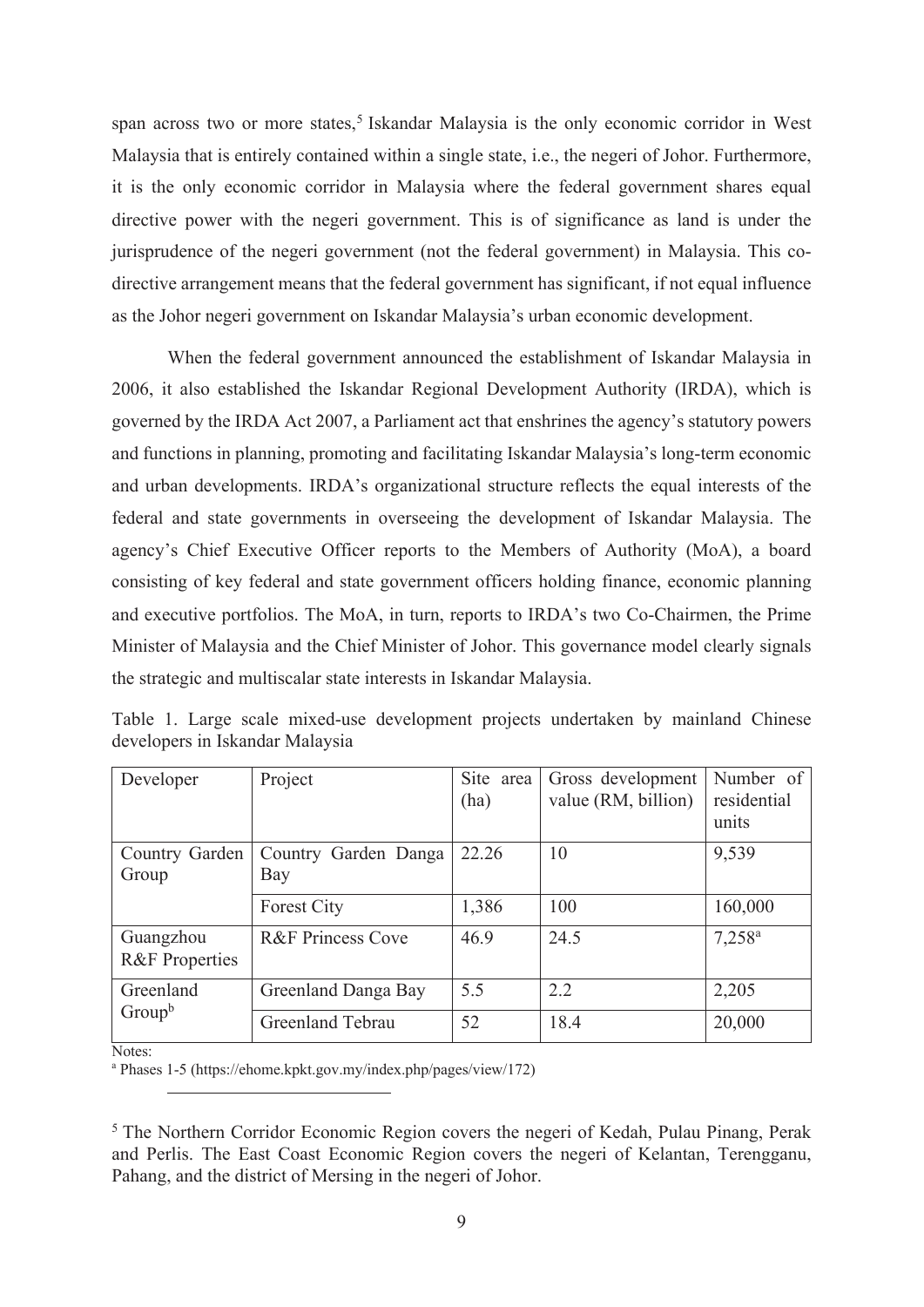<sup>b</sup> A Chinese state-owned enterprise established and owned by the Shanghai Municipal Government. Sources: Choong  $(2013)$ , Chow  $(2015)$ , Cole  $(2015)$ , Mahrotri and Choong  $(2016)$ , Murugiah  $(2017)$ , Ong  $(2017)$ 

From 2006 to 2016, IRDA has secured cumulative committed investments of MYR 208 billion, of which 50% has been realized (IRDA, 2016a). Crucially, the largest proportion of the cumulative committed investment was in property development (53%), including residential  $(20\%)$  and retail/mixed developments  $(27\%)$  (IRDA, 2016b). Within the same period, China ranked first in terms of foreign investment into Iskandar Malaysia. It was noted that investments from China were "mainly in property development" (ibid.). Indeed, in addition to the Forest City project, there are a number of large-scale mixed-use development projects that are undertaken by mainland Chinese developers in Iskandar Malaysia (Table 1). As foreign developers cannot operate independently in Malaysia, these developers have formed joint venture companies with local public and/or private entities.

While Forest City is not the only large-scale mixed-use development undertaken by mainland Chinese developers in Iskandar Malaysia, it has been at the centre of national and international media attention for two reasons. First, the scale of the project is simply unprecedented in the region, and there are environmental concerns due to the large-scale land reclamation entailed. As Table 1 shows, the project's site area is significantly larger than other mainland Chinese developer-led projects in Iskandar Malaysia. Moreover, the project sits in an area with rich seagrass, mangrove and marine diversity that supports the livelihoods of local residents in the surrounding fishing villages. The environmental damage caused by the project's large-scale coastal reclamation would result in irreversible socio-cultural, economic and environmental impacts (Rahman, 2017a, 2017b).

Second, the media has noted that the involvement of the Sultan of Johor in this project might have assisted in some circumvention of existing planning and development guidelines, especially those that concern the environment (Aw, 2014). In fact, land reclamation for the project had commenced without an approved Detailed Environmental Impact Assessment (DEIA) (Susskind et al., 2018). After the DEIA was subsequently submitted and approved, the planned land reclamation was reduced from 20 to 14 square kilometres. Finally, the project was also caught in between long standing political and power struggles between key federal and local state elites (Rahman, 2017a, 17-19), a point which we will return to later.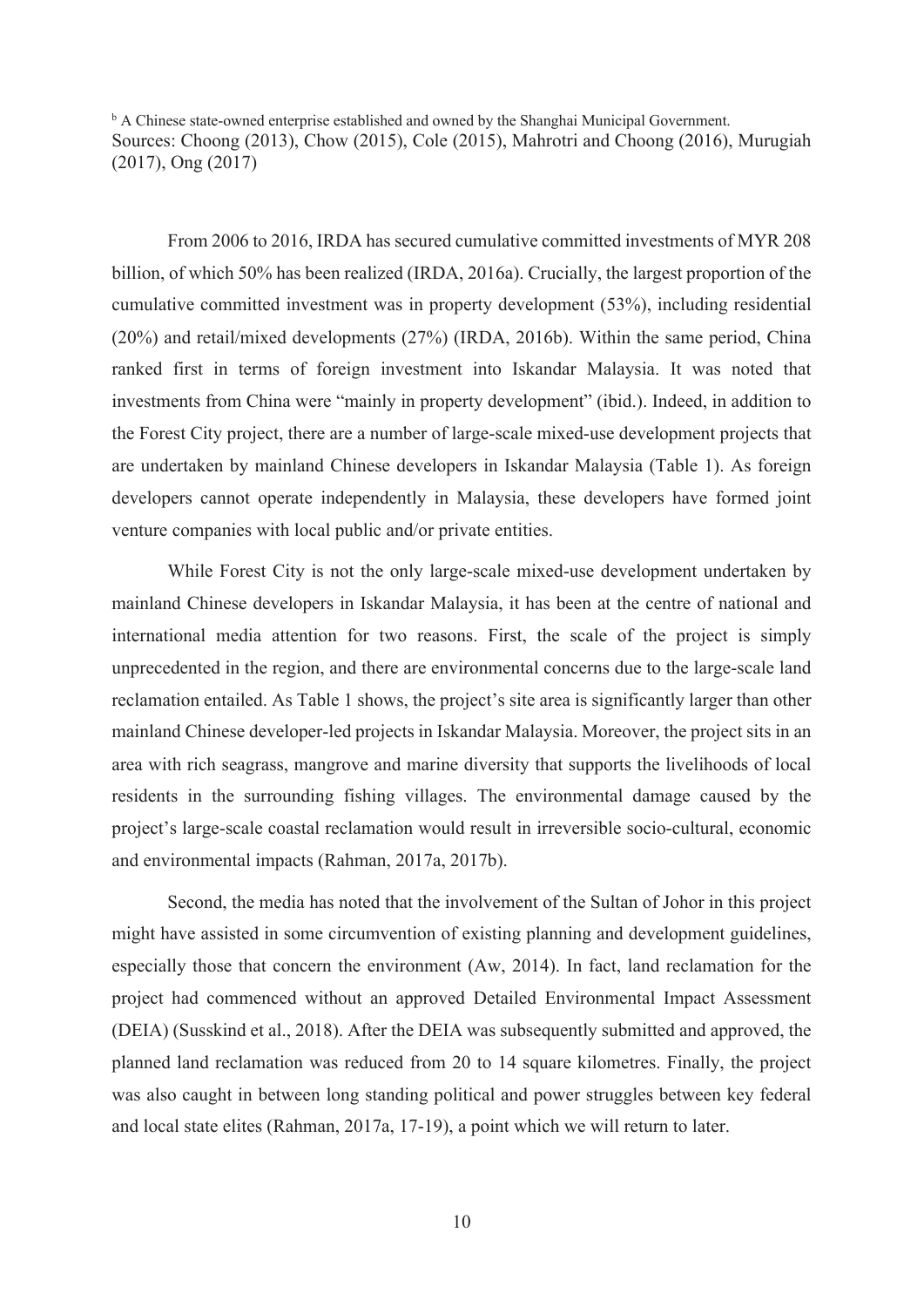This paper primarily draws upon a comparative research project on the international business expansion of two major mainland Chinese developers' activities in London and Iskandar Malaysia (2019-2021). It also draws upon a project on the sale of cross-border and transnational residential real estate in Iskandar Malaysia (2016-2018). Both projects utilize qualitative and ethnographic methods, including field observations, interviews, and document analysis. Interview respondents include CGPV employees, IRDA officers, local state urban planning officers, local urban development industry players, local urban studies experts and observers, and local youths. Respondents were asked questions specific to their roles and positions. These interview conversations gave us a glimpse into the diverse perspectives surrounding speculative urbanization and green urbanism at Iskandar Malaysia.

On top of this, we have benefited from the comparative research approach by triangulating data collected in Iskandar Malaysia with those from Shunde, China, where the headquarter of CGG is located. Such data includes field notes, interviews with employees and local residents, as well as public reports and internal company magazines. Combining views and observations both "at home" and "overseas" gave us greater insight into how CGG has consolidated, transplanted and speculated upon its corporate version of "green urbanism" at Forest City in Iskandar Malaysia.

## 4 Two Versions of Green Urbanism

The articulation between green urbanism and speculative urbanization, as discussed earlier, makes it plain that the discursive power of the former is embodied in the process of translating ideas into actually-existing manifestations that is susceptible to the logic of the latter. At Iskandar Malaysia, we observed that green urbanism has been discursively used by the local state (IRDA) and the developer (CGG and its local subsidiary CGPV) as an apparatus for speculative city-making. While the green urbanism strategies deployed by either party appear to be unrelated at first glance, they are rooted in the overarching logic of speculative citymaking of Iskandar Malaysia within which Forest City carves out its own monopoly space that feeds upon money capital from China.

#### **-1 IRDA: Toward a "Low Carbon Society"**

At the onset of Iskandar Malaysia's establishment, green urbanism – specifically, low carbon society and green technology  $-$  has been IRDA's key concern that is also in line with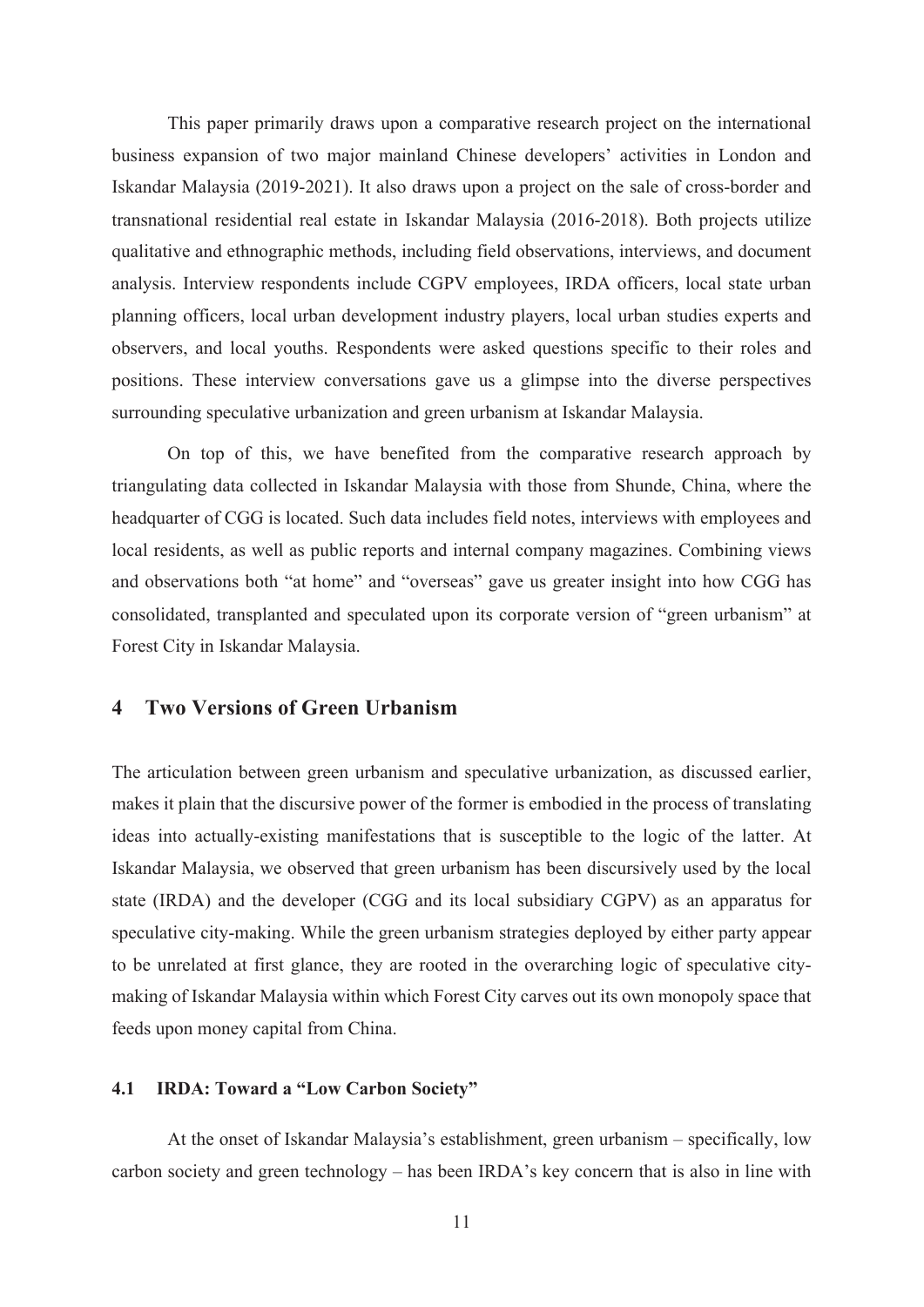the federal government's agenda. Starting in 2009, the federal government kickstarted a few initiatives to promote green technology and sustainable development, including the launch of the National Green Technology Policy and the country's voluntary commitment to reduce greenhouse gas emissions by up to  $40\%$  by  $2020$  at the Conference of Parties 15 (COP 15) (Tu,  $2016$ ). Following this, Iskandar Malaysia was selected as a pilot area in  $2011$  for the "Development of Low Carbon Society Scenarios for Asian Regions," a five-year joint research program between Japan and Malaysia (Ho et al., 2013, p. 5). Overseen by both IRDA and local and Japanese research institutes, this program resulted in the Low Carbon Society Blueprint for Iskandar Malaysia 2025 (LCSBP-IM2025), a key document that bridges Malaysia's global and national climate change responses and Iskandar Malaysia's regional and local development plans and policies (Ho et al.,  $2016$ , p. 127).

One of the 10 priority programs identified in the LCSBP-IM2025 is the Green Accord Initiative Award (GAIA), a certification scheme that promotes sustainability in the built environment. The scheme rides upon existing green urbanism certification tools such as the Green Accord Initiative Award, the Green Building Index (GBI), the Comprehensive Assessment System for Built Environment Efficiency (CASBEE), Green Mark,<sup>6</sup> and Green Star.<sup>7</sup> According to an IRDA officer (interview, 6 February 2020), the purpose of GAIA is to maintain a high level of *sustainable* green building standards in Iskandar Malaysia (emphasis added):

GAIA is meant to be like a PhD standard. If you get a GBI or CASBEE, or BREEAM, or LEED (Leadership in Energy and Environmental Design), that's just your first degree. ...Those who get [GAIA] will need to perform really well. ... if they don't maintain that accolade for three years, because we reassess them in the third year, ...we take away that award. Because we know the GBI, once you get it, you get it forever. But for us the important thing is that they maintain their green standards all the time. So, we are strict in a way with that but we didn't want to lower the standards. Because we know that *if you want to go green, it should be properly green.* ...here [in Iskandar Malaysia] we are not doing it superficially. ...we mean what we say and we do it properly.

Here, the emphasis on GAIA being a green building certification scheme of a much higher standard than the existing ones plays into Iskandar Malaysia's race to become greener

 $<sup>6</sup>$  Launched by Singapore's Building and Construction Authority in 2005.</sup>

 $^7$  Launched by Green Building Council of Australia in 2003.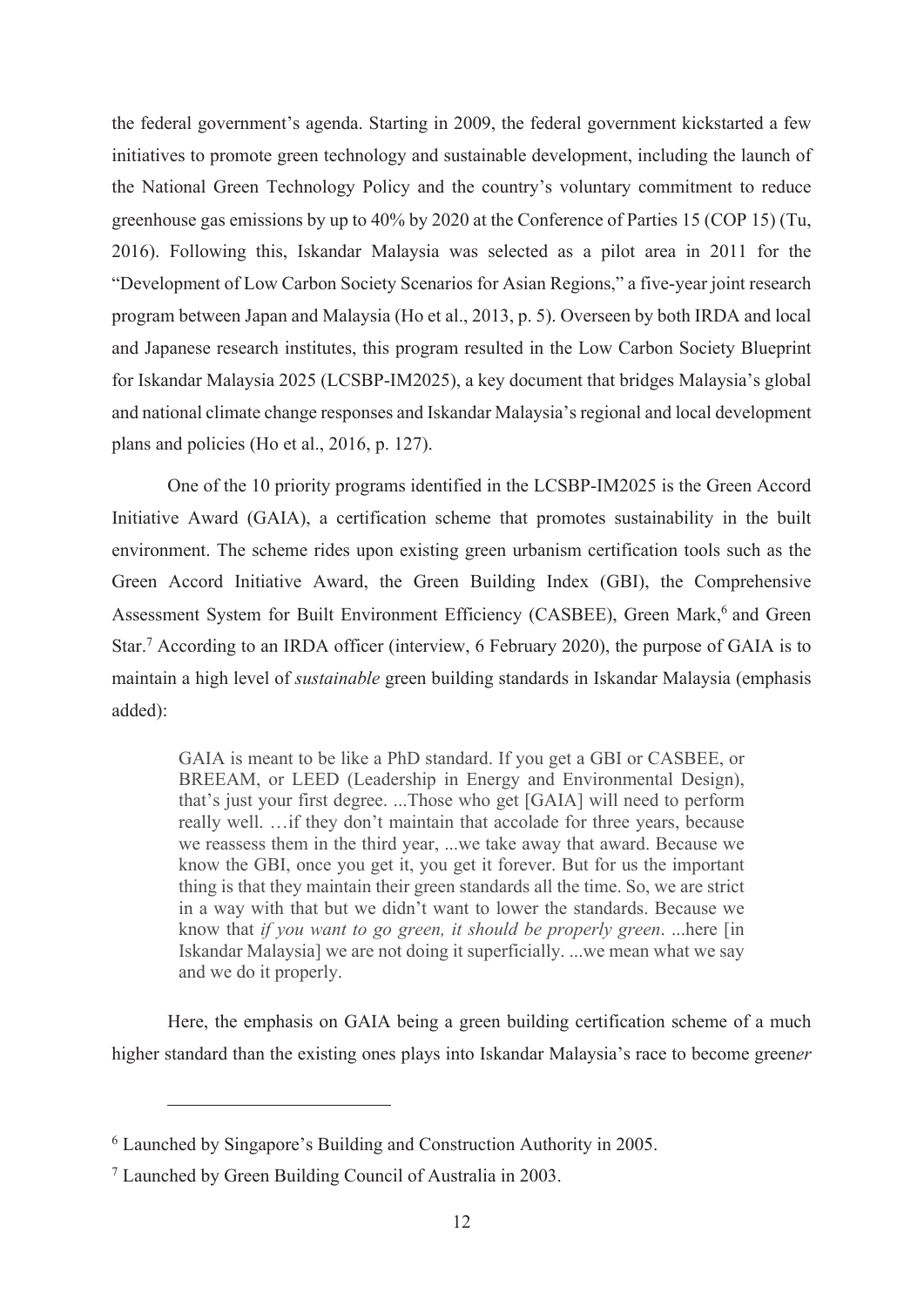than its (global) competitors. In a global speculative market already saturated with eco-city branding and zoning technologies (special economic zones) competing for foreign investment capital (Caprotti, 2014), a home-grown green building certification scheme that has been successfully pilot-tested helps in the branding and promotion of Iskandar Malaysia. Moreover, developers "do like the accolade of getting [GAIA] because it helps [to promote] their projects" to potential buyers who may be "climate conscious or... green conscious" (interview with IRDA officer, 6 February 2020). IRDA's insistence on maintaining high green building standards at Iskandar Malaysia is captured more explicitly in the officer's own words:

If your development comes in with a huge pollution potential, even though you are going to bring in billions of ringgit, we are going to turn you down because we have set out our green credentials and we want to keep it. We don't want to compromise that. ...We want to make sure that we try to make it as green as possible.

In this sense, IRDA's interpretation of green urbanism is centred on reducing carbon emissions at the regional and local scales and maintaining sustainable green building certification in the long-term. While this program is in line with IRDA's focus on the longterm regional economic, urban and sustainable development of Iskandar Malaysia, it is also closely linked to what Harvey (1989) coins as "urban entrepreneurialism." Specifically, it is green and low carbon that have been deployed as a local urban development strategy to embrace international competitions and to accommodate "the external coercive power" (ibid., 10) of such competitions (see also Shin, 2017). This marks the political economic context where CGG's strategic marketing of the Forest City as a "green and smart" future city is explicitly situated.

#### **-Forest City: Marketing "Green and Smart"**

While Forest City is not CGG's first international urban development project,<sup>8</sup> it is the largest in terms of scale and project duration. The Group has its origin in a town and village enterprise (TVE) in construction in Shunde City, Guangdong Province, managed by Mr Yang Guoqiang in the 1980s and early 1990s. Yang and his partners founded CGG in 1997 after successfully privatizing that contractor company. The Group soon made its reputation as a credible and

 $8$  The Group's first international urban development project is Country Garden Danga Bay, also in Iskandar Malaysia.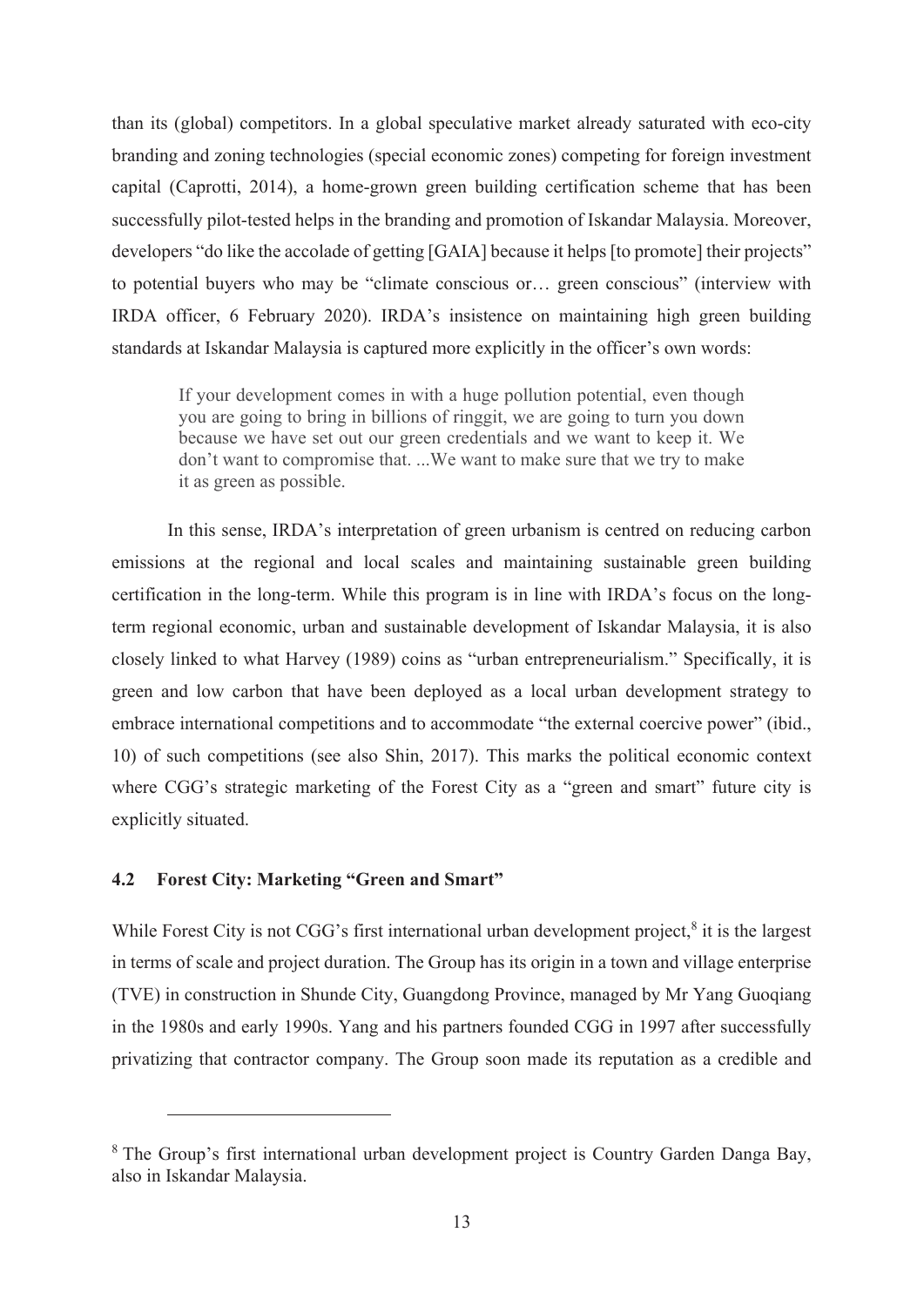efficient local developer, especially for projects in out-of-town, suburban locations. CGG's suburban developments are notable for the comprehensive provision of amenities and transport connectivity (Cohen, 2014, p. 101).

Since the 2010s, green urbanism has become a key marketing feature of CGG's township developments. According to two CGG middle management staff interviewed, this started when the Vice-Chairman (Yang's daughter) suggested a "livelier green building look" for the Group's headquarter building in Shunde that was completed in 2014 (interview, 18) September 2019). The result was a building with its facades covered in lush tropical vertical greenery, as if it was immersed in nature (Figure 3). This version of green urbanism reflected "the Founder's vision and imagination of urban futures;" and importantly, became CGG's "nuclear weapon" (i.e., unique selling point) in sales and marketing. In fact, it was the Founder's preference and instruction to have "green everywhere you can see" (*manyan dou shi*) lüse 满眼都是绿色) in Forest City's marketing materials (ibid.). As Figure 4 shows, this vision of "green everywhere" has been transplanted to Forest City at Iskandar Malaysia.

Figure 3: Country Garden Group headquarter in Shunde, China



Source: photo by the authors, 19 August 2019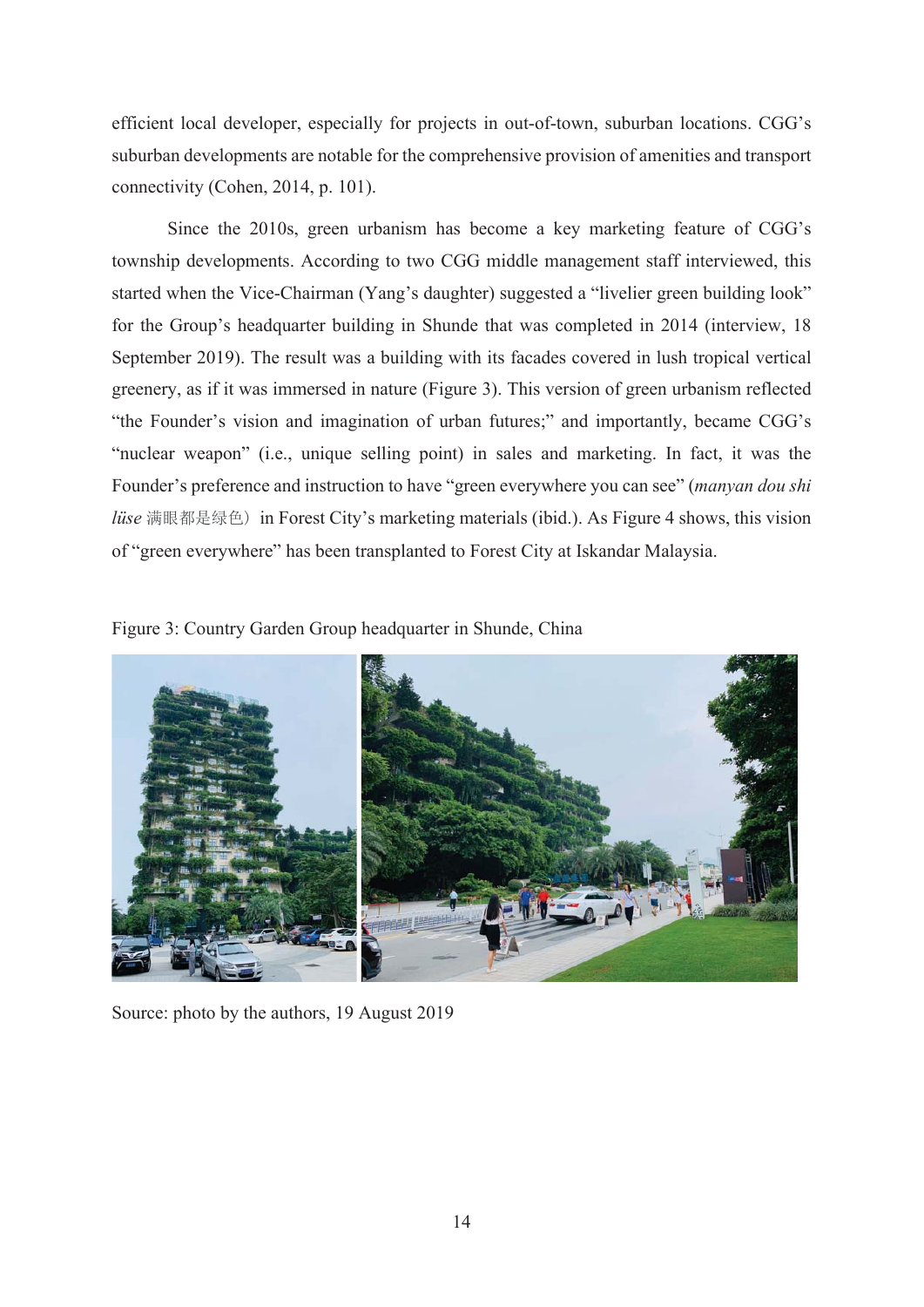Figure 4: "Green everywhere" at Forest City, Iskandar Malaysia



Source: photo by the authors, 4 September 2019

In addition to vertical greenery, CGPV has spent considerable effort and investment in creating and maintaining Forest City's overall landscape. A marketing manager of a major local developer explained the local industry's shock regarding CGPV's marketing strategy and expenditure on landscaping (interview,  $12 \text{ July } 2016$ ):

They did a very impressive entrance statement,<sup>9</sup> plus a lot of landscaping that helped to impress people. They brought in landscapes from the Middle East, and they had all these sculptures. [They] created an artificial beachfront. ...So, it becomes, you know, very impressive. ...They had the financial capability to spend on marketing. ...It was really an eye-opener for the developers in Malaysia, in the sense that Malaysian developers are very cautious about spending. We always spend like 2-3% max in terms of marketing costs from the GDV (Gross Development Value). Whereas [they] were spending like easily 10-15%.

Notably, the transplantation of the vertical green façade from CGG's headquarter building in Shunde to Forest City in Iskandar Malaysia was possible because of the similar tropical climate in the source and destination cities. This means that it was possible for CGPV to "[bring] in landscaping from China" (interview with local planning officer, 6 February (A) 2020). Moreover, the visual manifestation of a "forest city" helps to reinforce the project's

<sup>&</sup>lt;sup>9</sup> The drive from the highway exit interchange to the Forest City show unit is about 6km. Forest City signages and landscaping appear on both sides of the motorway. It is unclear whether this is a private road maintained by CGPV or a public road that has been handed over to the Iskandar Malaysia City Council.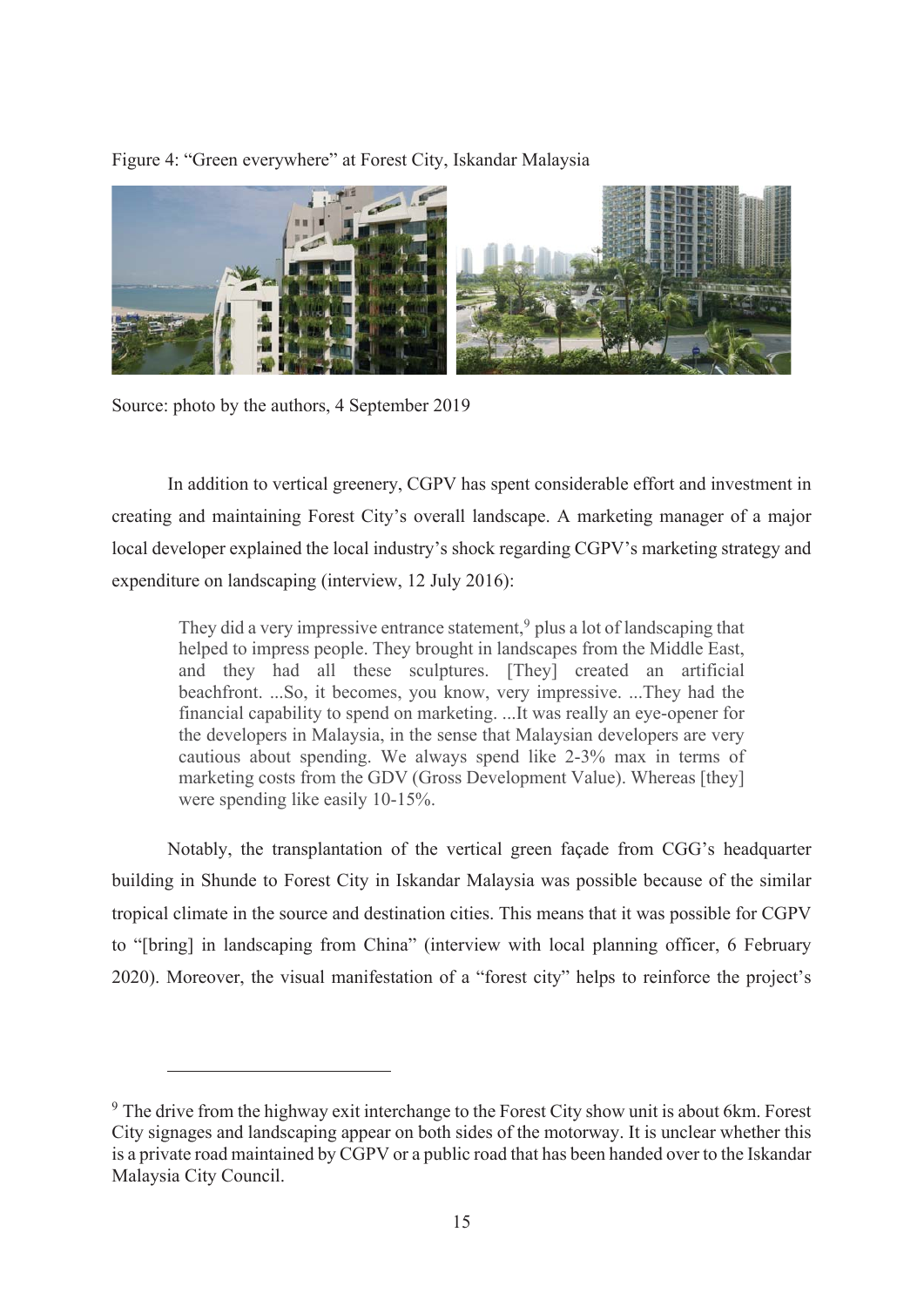brand name and affiliation to CGG. This in turn facilitates the marketing of Forest City to CGG's existing customer base in China.

In addition to the "green everywhere" look, CGPV has also incorporated various smart building technologies into the post-construction urban management of Forest City. In 2019, its "Smart B.I.A." system received the IDC Smart City Asia/Pacific Awards under the Smart Building category (IDC, 2019). The system is an Internet of Things sensing platform and an artificial intelligence city application that enables remote and automatic online monitoring of energy consumption and building security. Here, the incorporation of smart building monitoring technologies appears to cohere with IRDA's version of green urbanism, though their impacts are yet to be validated. Nevertheless, mainland Chinese buyers may find building security features such as face and fingerprint recognition attractive as these are increasingly prevalent in newer housing developments in China.

This section has shown how the local state (IRDA) and the developer (CGG and its local subsidiary CGPV) deployed different green urbanism strategies to meet their respective discursive aims. On the one hand, IRDA has used the GAIA certification scheme, which is part of the broader LCSBP-IM2025, to position Iskandar Malaysia as a forerunner in green city competition to attract foreign investments. On the other hand, CGG has used the "green everywhere" look and selected smart building technologies to consolidate a strong and consistent brand image, which is particularly important as the company relies heavily on its existing customer base in China to facilitate sales. However, underlying these two seemingly different green urbanism strategies is the shared logic of speculative city-making: the success of Forest City's branding brings international attention (which can be translated into investment capital) to Iskandar Malaysia, and vice versa.

## 5 The Micropolitics of Speculative Green Urbanism

As a "green and smart" project incorporating smart building technologies and green urban infrastructures at the city scale (e.g., car-free groundscape, waste management system), Forest City would have been apt as a showcase befitting IRDA's green urbanism aims. However, despite the scale of the development and its longer-term green urbanism promises, this project was not originally catered for in Iskandar Malaysia's Comprehensive Development Plan (interviews with local planning officers and academics, August 2019 to February 2020). The unplanned nature of the project vis-a-vis the Iskandar Malaysia urban regional development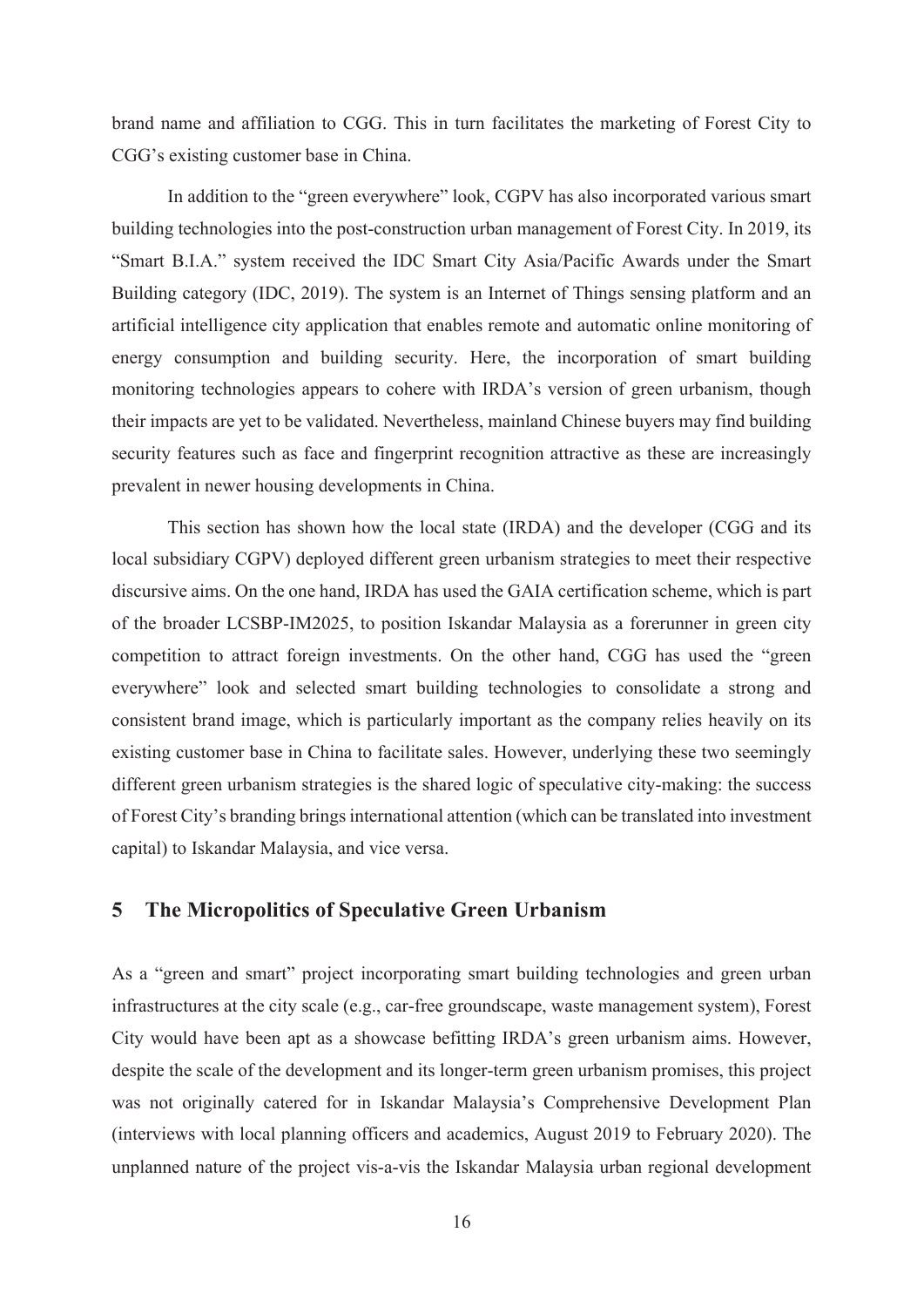plan is problematic for two reasons. First, the introduction of a city-scale project with a targeted population of 700,000 has significant downstream and longer-term local and regional infrastructural impacts such as water supply, power supply, and sewerage treatment. Second, the very idea of the project, with its massive land reclamation, could not have fit into IRDA's broader green urbanism aims for Iskandar Malaysia.

What then, in the first place, made the Forest City project possible in Iskandar Malaysia? After the project received green light to proceed from the Johor state, what are the micropolitics that have shaped the translation of CGPV's ideas into actually-existing green urbanism in Forest City? How have the actually-existing green urbanism been perceived by local stakeholder groups? Here, we contextualize the materialization of Forest City to the placebased micropolitics of speculative urban development in the negeri of Johor. We then highlight the perspectives of local stakeholder groups who also play their own roles in perceiving, producing and contesting the actually-existing green, speculative urbanism at Forest City.

#### **-Complex Local Power Nexuses**

As mentioned earlier, land is under the jurisprudence of the negeri government in Malaysia. On top of this, amongst the negeri governments in Peninsular Malaysia, Johor retains relative autonomy vis-a-vis the federal government on economic development decisions (Hutchinson,  $2020$ , p 13). Furthermore, as the hereditary ruler and major landowner in the negeri of Johor, the Sultan holds considerable *de facto* power in various matters of the state, including urban development (see Hutchinson & Nair, 2020). Since land is a key asset and instrument for speculative urbanization and capital accumulation, it has become the source of contestation and negotiation between these key stakeholders. Indeed, Ng's  $(2020)$  account of the politics of urban transformation in Johor highlights the presence of parallel governance structures of land development within Iskandar Malaysia, with the federal government consolidating its influence in one area (Iskandar Puteri where Forest City is located) and the Johor negeri government exerting its influence in another area (Johor Bahru city centre).

With regards to the urban economic development of Iskandar Malaysia that is supposed to be equally co-directed by the federal and Johor negeri governments, it has been noted that "the far-reaching involvement of the federal government in areas that are under the remit of the state government caused considerable tension" (Hutchinson, 2015, p. 98). In sum, land related power nexus in Iskandar Malaysia remain an important undercurrent that shapes speculative urbanization in ways that foreign developers such as CGG may not be fully aware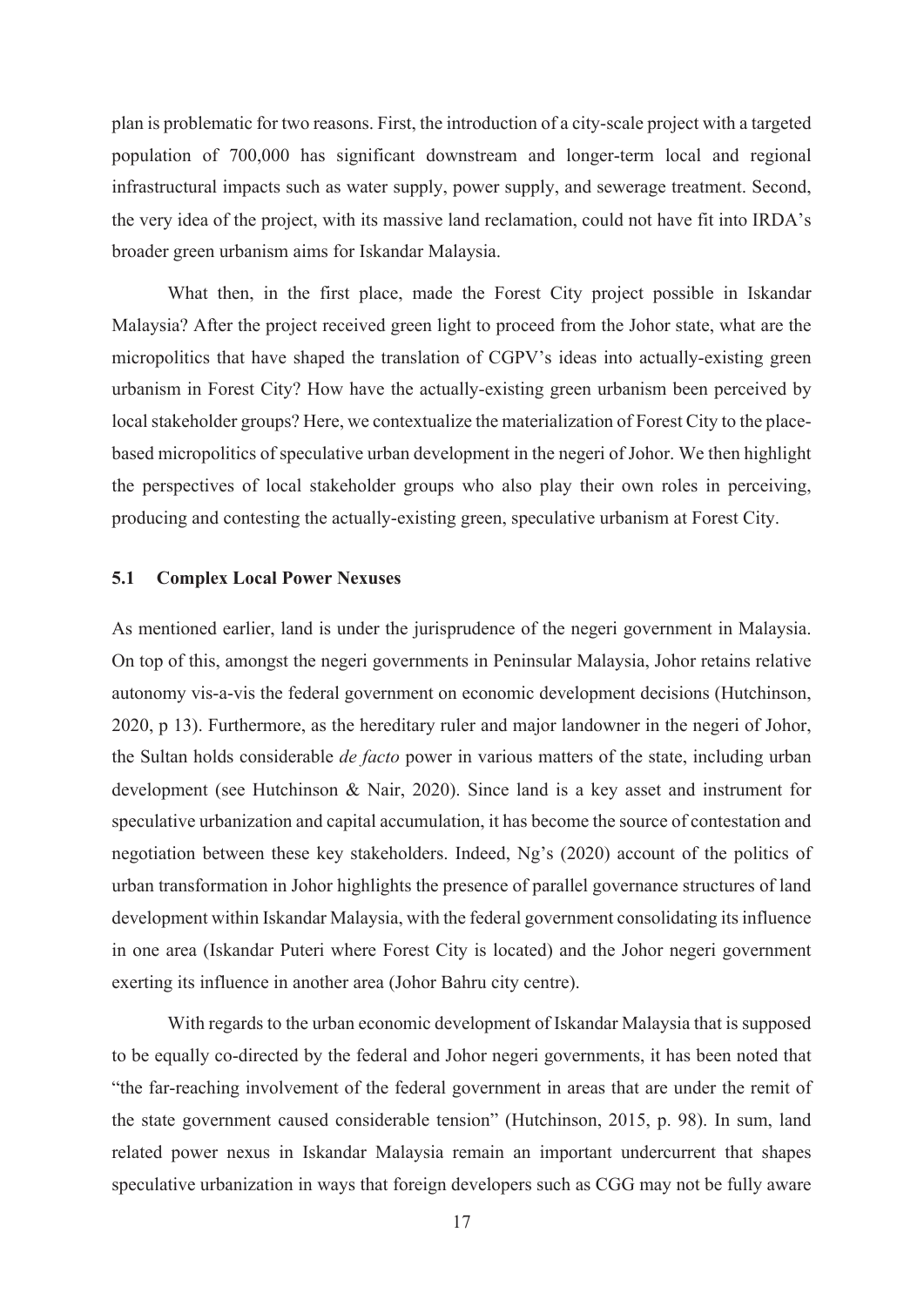of prior to their entry into the local market. Hence, mainland Chinese developers accustomed to urban political economy in China may find that they are unable to directly transplant their knowledge, practices and networks to Iskandar Malaysia.

On top of the federal-negeri power relations, there are also additional layers of power nexus at the local scale. In the nearby fishing villages affected by the Forest City construction, "local level Napoleons" filter information, "siphon off" money compensations that were meant for the villagers, or subcontract business opportunities (e.g., fishing boat licenses) to their family members and cronies (interview with local observer, 5 September 2019). According to the local observer interviewed:

Sometimes the developers actually want to do something about the damage that they caused but there are these layers in between that stop it. And the average person who has no connections suffers.

This suggests that, even if the developer (CGPV in this case) was genuine in their compensation and social engagement initiatives, their efforts may not achieve the desired effects due to the presence of opaque and complex layers of local power nexus. It is within this complex landscape of power relations that local stakeholders differentially perceive actuallyexisting green urbanism at Forest City, which we now turn to.

#### **-Local Stakeholders' Perspectives**

While the local planning and city council officers personally disagreed with the project in terms of its scale of development and the potential impacts of its extensive land reclamation, they felt that this was a top-down directive that they could not contest as rank and file government officers. As a local officer lamented, "sometimes we don't agree but we are forced to agree... We are government servants, ... you know, we follow our rules, we only do our jobs" (interview on 6 February 2020). The only available option was mitigation and "damage control" to reduce the urban and environmental impacts of the project. An illustrative case involved the local planners' response to the constraints caused by the Forest City project on water supply.

A local planning officer interviewed explained that water supply by the local city council is usually planned ahead based on population projection (interview, 12 January 2020). However, as the Forest City project "suddenly injected a lot of population" into the area, the current and planned water supply is unable to cater for three of the islands. As a way to "reduce" the damage [through] damage control," the local city council has imposed planning approval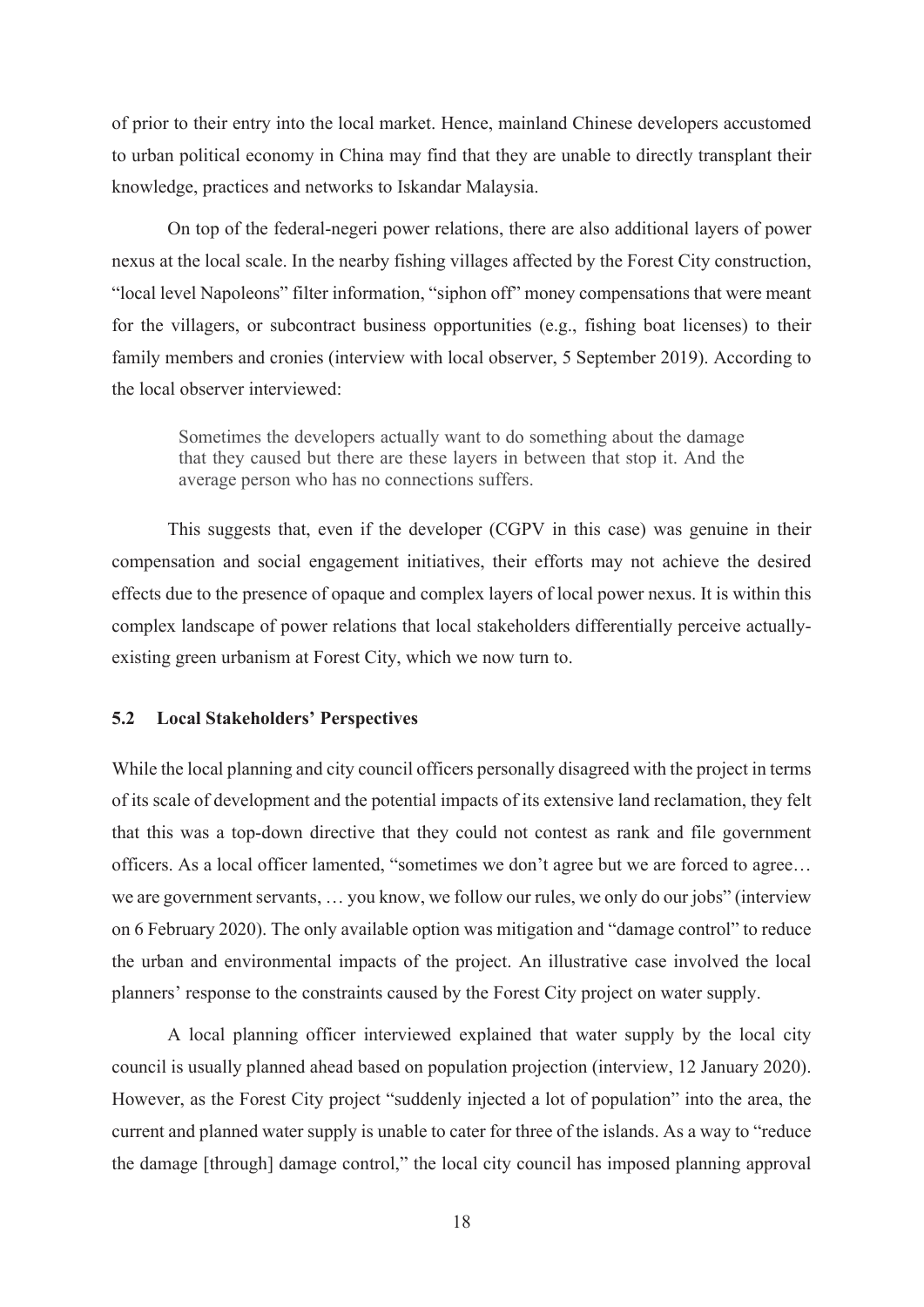conditions such as requiring CGPV to submit water supply proposals for 2025 onwards when the current water supply can no longer cater for the development's water supply. According to the officer, CGPV has constructed sea water desalination and grey water treatment facilities on the first island

While resigned to adopt an attitude of "damage control [following] the aftermath," the officer nonetheless acknowledged that mainland Chinese developers have the technologies and technical skills to actualize their large-scale development projects within a much shorter time frame compared to local developers. The officer explained that there has been an iterative process of learning from and adjusting to each other as various phases of Forest City are constructed on site

At first of course we had a lot of conflicts. We tried to manage, to understand: "Oh, actually their thinking is like this." We should also try to accept [their views and ways of doing things] and listen to them. So, if it's something [concerning our] laws, we cannot compromise the minimum [safeguards]. But beyond this, can we consider [their proposals]? And we see how to [be] flexible in interpretation and execution to make the environment better. It's not a very static kind of interpretation, "A is A." We try to see what is their justification behind their design and their wish list.

The quote above indicates that CGPV had to engage in repeated consultative discussions with the local authorities in the transplantation and translation of CGG's "green" and smart" brand image at Forest City - something that perhaps was not initially anticipated on their part. A local observer remarked that "some parties within [CGPV] used [the Sultan's involvement] as a license to do whatever they want, ...which is why initially they didn't do the DEIA, because they thought they could get away with it" (interview, 5 September 2019). This again points to the complex local power politics that foreign developers may not intuitively understand, in order to effectively achieve their desired urban development outcomes. While the support from a powerful local elite may be sufficient for similar urban development projects elsewhere, in this case the battle ground involved other powerful stakeholders such as the federal and *negeri* governments, which have their own economic, political, and civic agendas.

In terms of the attractiveness of Forest City's "green and smart" city offering, the officer, quoted at the outset of this section (interviewed on 6 February 2020), commented that local residents preferred "landed housing with a garden" in suburban areas "which is more comfortable" rather than high rise apartments. We observed on multiple occasions that local families visit the artificial beach and public recreational water features outside the Forest City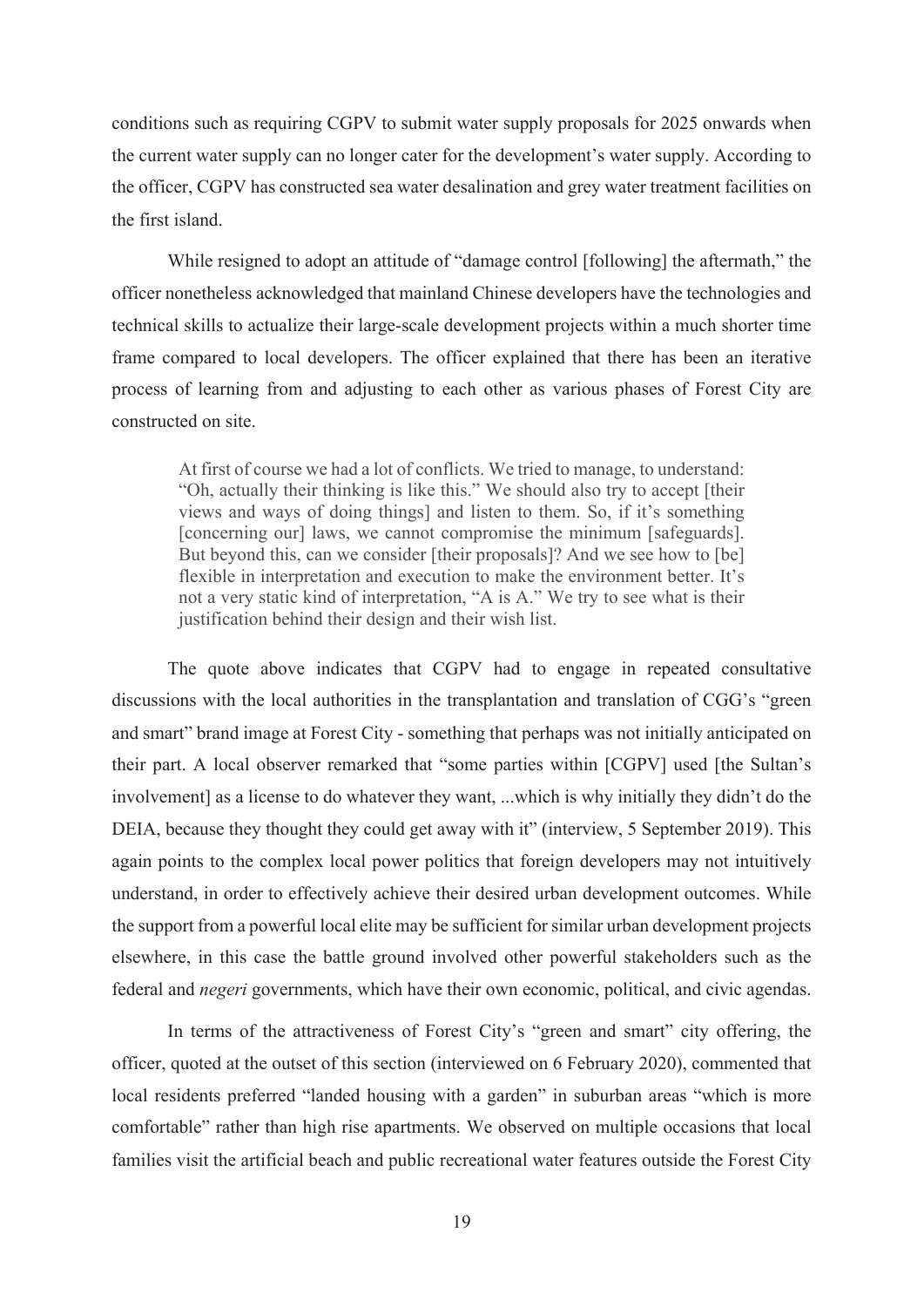sales gallery on weekends (Figure 5). However, these local residents are temporary visitors and not Forest City residents. Their access to these facilities is not guaranteed as the project is, after all, a private development.<sup>10</sup> To a large extent, this "green and smart" city and its green urbanism features have been developed primarily for foreign investors and Forest City residents rather than for local residents. Indeed, based on his analysis of publicly available property sales statistics, Ong  $(2017)$  found that 98.54% of Forest City units (Phase 2-10) were sold to foreign buyers. Mainland Chinese buyers contributed to  $70\%$  of the  $16,000$  apartment units sold in 2016 (Tan & Yong, 2017). Moreover, priced at RM700,000 onward, these units are well above the affordability of local residents.<sup>11</sup> This leads to a further question: who are the local beneficiaries of this actually-existing (not-)green urbanism?

Figure 5: Local families at Forest City public areas on a weekend



Source: photos by the authors, 30 November 2019

Local academics and urban experts generally expressed scepticism toward the Forest City project. They reasoned that there are abundant land resources in Johor for urban developments, and it was unnecessary to resort to large scale land reclamation. Furthermore, the impacts of land reclamation are "transboundary," in the sense that they cannot be confined locally (interview with urban planning academics, 16 August 2019). With regards to the discourse of green urbanism proclaimed by the Forest City project, an urban sustainability

 $^{10}$  The officer noted that after Country Garden's Danga Bay project was completed, the public no longer enjoyed access along the entire Lido beach waterfront.

<sup>&</sup>lt;sup>11</sup> The average house price in Johor in 2018O2 was MYR 327,173 (source: open data, Valuation and Property Services Department, Ministry of Finance), while the mean monthly household disposable income was MYR  $5,966$  in 2016 and MYR  $6,923$  in 2019 (DOSM, 2020).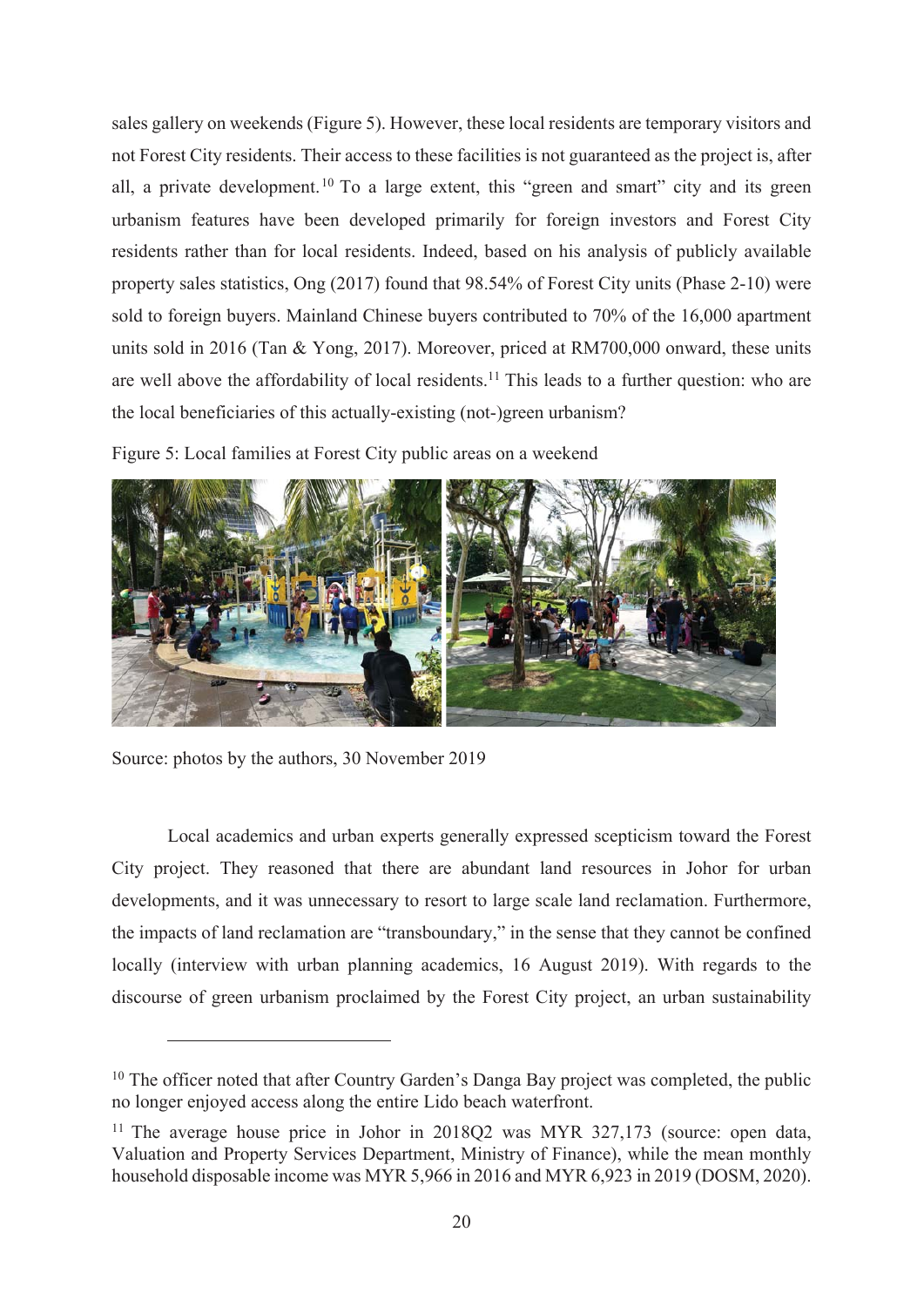expert responded sceptically, going as far as branding it "greenwashing" (interview, 27 September 2019):

Forest City always has that claim to be sustainable - you know, low carbon, carbon neutral, green, and so on. I'm not sure. I mean, as academics we have to be very objective about this. But looking at it, to some degree I think it's a lot of greenwashing. ...In the very first place, if there is no need to reclaim an island - Johor has such an expanse of land area and all flat in the southern area - is there really a need to reclaim and especially in an area which is so sensitive with respect to the ecosystem and ecology? So, in the first place when that is done, I don't think it is sustainable. So whatever claims you put in there, to me it's useless.

Interestingly, this group of local academics and urban experts shared a similar ambivalent stance with the local planning and city council officers: "What has been done has been done. We cannot say anything. We have no say in what decisions they [i.e., the high-level decision makers who approved and supported the Forest City project] are making or what they have decided upon" (interview with urban planning academics, 16 August 2019). Similar views are also captured among the local residents. When asked about their first impressions about Forest City, a group of local youths in a focus group interview expressed a sense of alienation and of impending change to their existing culture and ways of living (group interview, 5 September 2019). One of them criticized that the "green everywhere" façade of Forest City was not natural or authentic, while another spoke about the loss of village culture and heritage as a result of the mega development. Below are some excerpts from this conversation (authors' translation from Malay):

Youth A: When I first entered Forest City, I felt weird entering the place. Like we are born as villagers in the village, and when we go to the city, we feel that it's not right. We feel that it is strange or unfamiliar, something that we cannot accept.

Youth B: I felt weird because they built so quickly. There's also the fear of collapse. The village environment became different. It feels like the city is coming nearer to the village, so we have to be prepared to accept this reality.

Youth C: I felt disgusted. Because the name is "Forest City," but I see that the development is not a forest (laughs). There is a lot of green, but they planted it. The plants are not original, they are fake.

Youth D: My first impression is, I felt a bad aura, something bad. When there is the Forest City, I think the village heritage has disappeared. Lost. So, it's like a threat to us.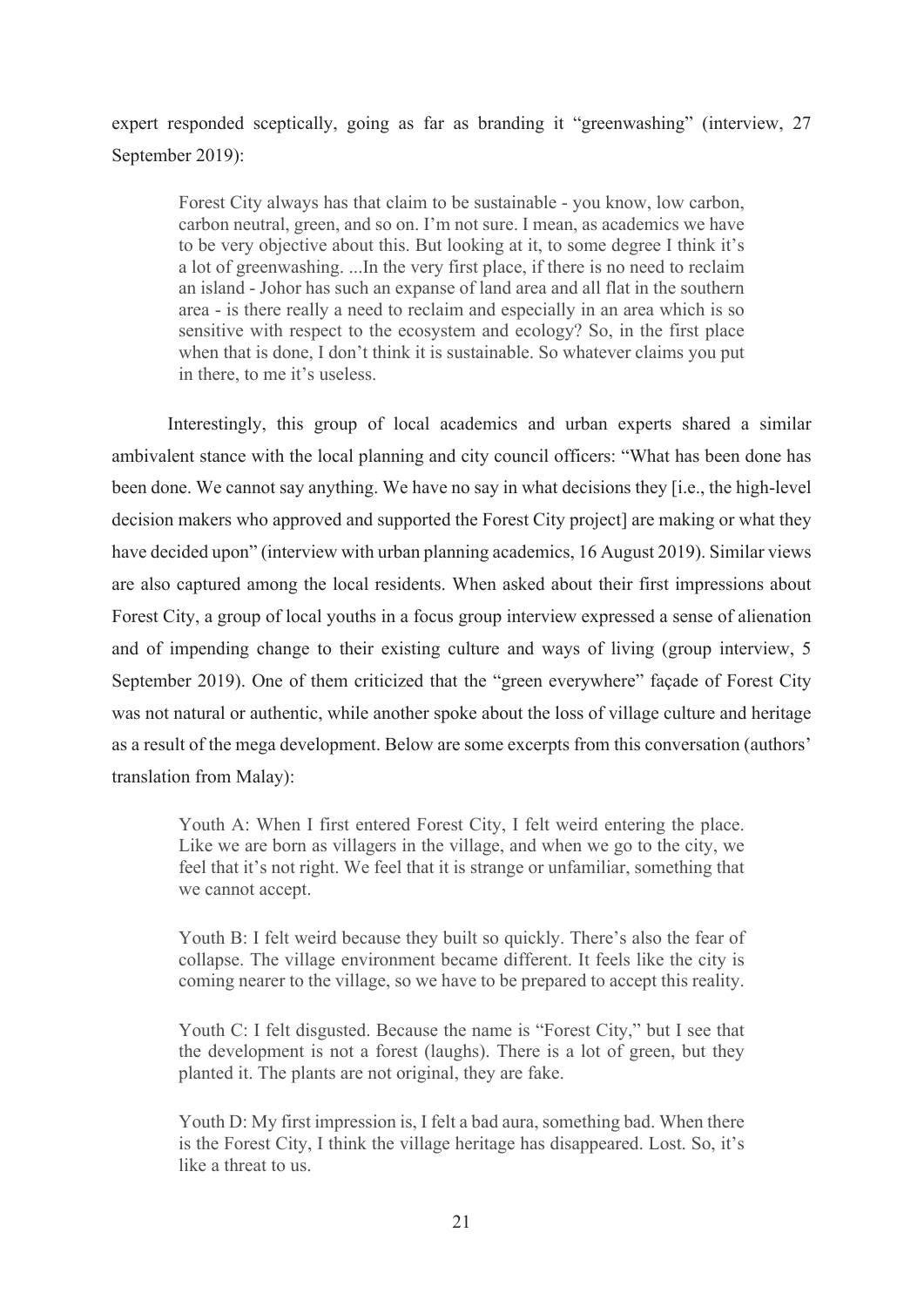

Figure 6. An entrance to the workers' compound in the neighbouring village

Source: photo by the authors, 5 September 2019

The youths also spoke of water and electricity disruptions in their village as a result of the construction works at Forest City. They felt threatened by the increasing presence of foreign construction workers in their village (Figure 6). For, in the earlier stages of construction, some villagers became victims of road accidents involving construction vehicles as the construction was literally in their backyard (interview with local resident, 5 September 2019). Anecdotal evidence suggests that there are waste disposal and drainage issues in the temporary construction workers' quarters located near the villages (group interview with local youths, 5 September 2019). This suggests that the idea of a "green and smart" city is only manifested in the saleable areas which are visible to the public and potential buyers; it is not extended to other places such as their workers' quarters, which are by and large rendered invisible.

In the production of this "green and smart" Forest City, such invisible undersides of actually-existing green urbanism are unequally experienced by local stakeholder groups. While the discursive power of "green and smart" has been significant for the strategic marketing and branding of the project, it has also unevenly transformed the local way of life and endangered local and trans-local environmental dynamics. As was discussed earlier, green infrastructures and technologies require constant inflows of capital, which tends to produce speculative real estate projects for excessive financial gains appropriated mostly by non-resident investor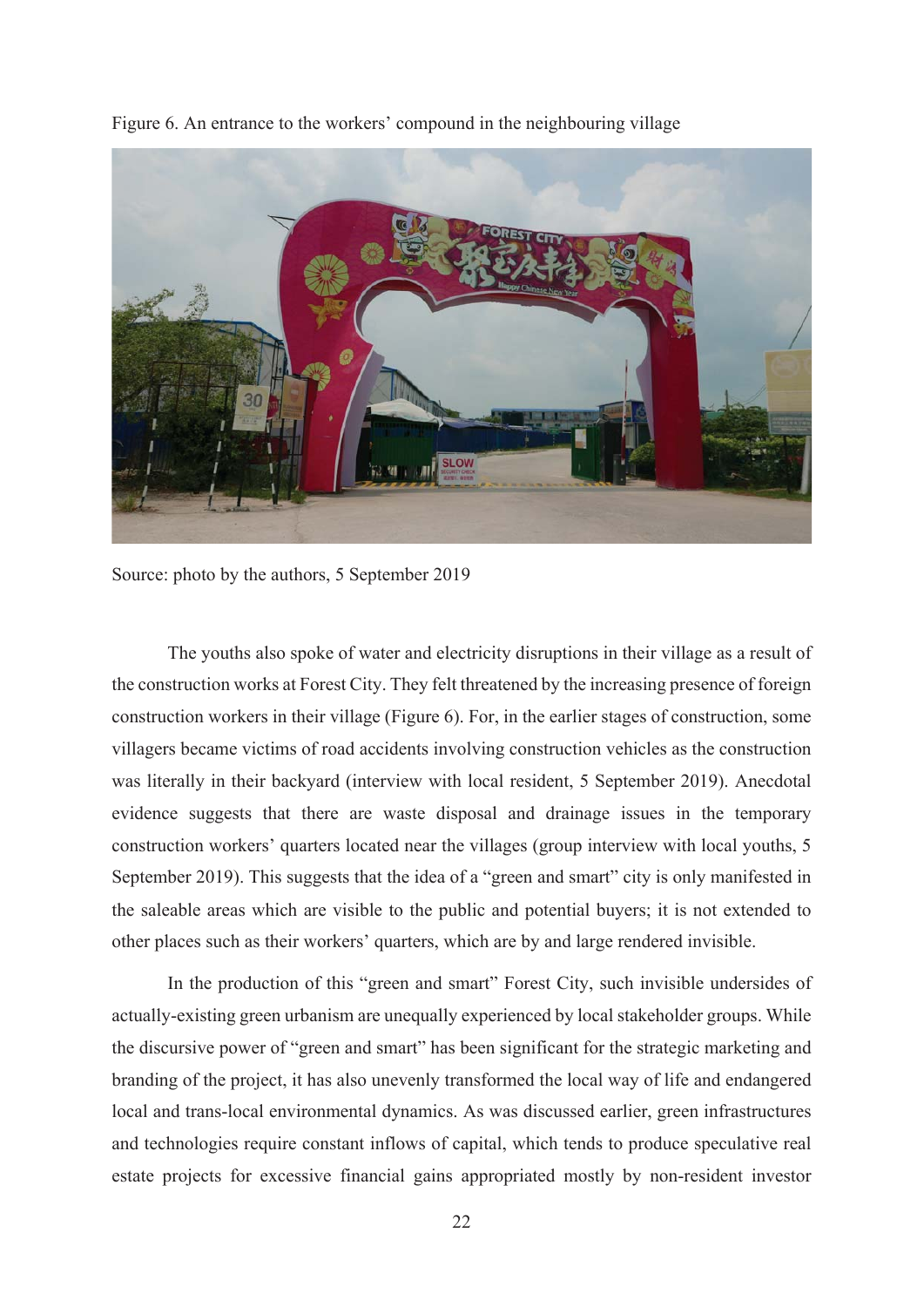buyers and development coalitions. Such speculative green development targets potential individual investor buyers whose socio-economic profiles are distinctively different from those of local populations and who are more likely to leave their properties vacant if high-rent tenancy demand does not exist. The logic of speculative urbanization thus prevails and presides over green urbanism and this is in turn embodied in the selective actualization of "green" development plans. Such an environmentally speculative pattern has also been observed in some other projects recently pushed through China's Belt and Road Initiative (see Harlan,  $2020$ ).

## **6** Conclusion

This paper has used Forest City as a case study to examine the micropolitics of cross-border transplantation and translation of green urbanism in Asia. As it shows, place-based micropolitics play a significant role in shaping the mobilization of discursive green urbanism for speculative city-making purposes. Once a top-down directive was made to proceed with the Forest City project at Iskandar Malaysia, all that the local rank and file government officials can do was to adopt mitigation strategies to assist in the materialization of the project (which is backed by powerful local elites) while at the same time ensuring the alignment of the project to existing local green urbanism guidelines to a certain extent. Nonetheless, while Forest City is an unplanned and unanticipated urban development project for Iskandar Malaysia, it is, after all, a major, and perhaps the biggest, source of foreign investment and urban capital that is in line with IRDA's broader economic development strategies that hinge upon speculative citymaking.

With regards to the actually-existing green urbanism, the analysis finds that the "green and smart" features at Forest City have been primarily undertaken for marketing and branding purposes. Moreover, these technologies and the completed "green" environment are to be exclusively enjoyed by the residents within this private city. Importantly, the private "green and smart" city has been created upon encroachments onto existing local habitats, threatening local livelihoods.

This greenfield mega development, like many Chinese eco-cities that purport to embody green urbanism and ecological civilization, "blur[s] the lines between artificial and 'natural'" (Caprotti et al., 2013, p. 504). The project cannot be said to be "green," "sustainable" or "low carbon" because its creation lies on the unsustainable exploitation and deployment of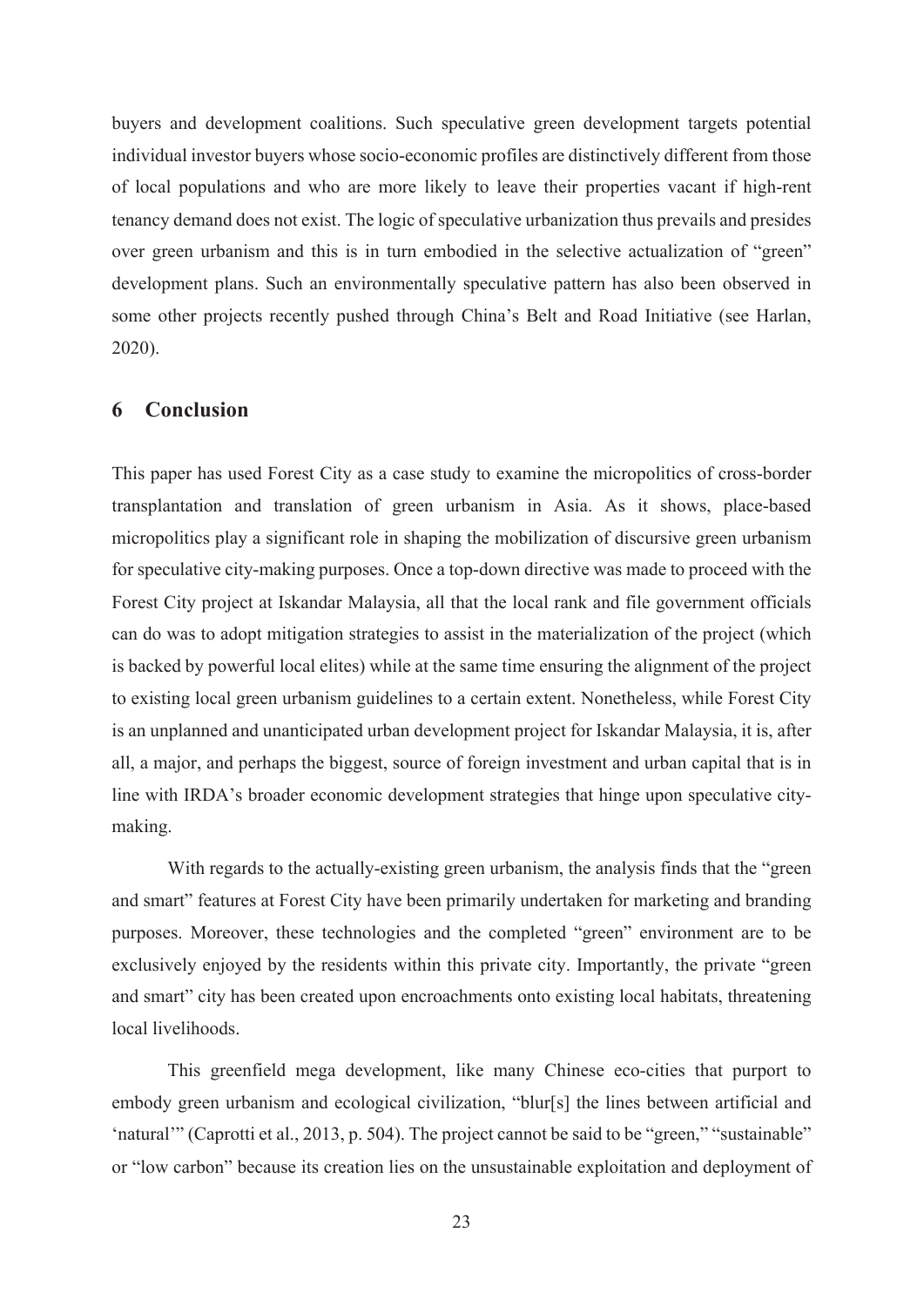existing resources, locally as well as globally. Indeed, sand for land reclamation is transported from Teluk Ramunia (lit. "Ramunia Bay")<sup>12</sup> and grazed from local hills (Rahman, 2017a, p. 36); while plants are imported from China and the Middle East to create the manicured "green" city." In other words, mountains have been moved to green the sea in the speculative making of Forest City. The creation and maintenance of Forest City rely on a vast supply chain, stretching across and beyond the local, that is not necessarily, if at all, environmentally friendly or low carbon.

In the making of such large-scale "green" projects, specific features of green urbanism and green technology have been consistently branded as their unique selling point in an increasingly competitive market for speculative capital investments and economic growth (Wu, 2012). It is in this context within which various (eco-)cities have competed globally to become the "greenest" (Rosol, Béal & Mössner, 2017). Ironically, these green infrastructures and technologies are materialised for the benefit of speculative investors, oftentimes to the detrimental exclusion of local populations who are left to bear the negative costs of such "green" pursuits. The logic of speculative urbanization thus prevails and presides over sustainable and equitable green urbanism. While the local states may accord financial commitments to such projects, especially at their onset, such commitments may be subject to geopolitical vicissitudes, shifting scalar politics as well as the changing interests of local politicians. These shifts, in turn, result in short- and long-term impacts, often negatively due to high risks embedded in such projects, on the social, economic, cultural and environmental sustainability that are initially promised and branded by those behind such projects (Goldman, 2011; Shin, 2014).

 $12$  Southeast coastal area of Johor, about 140km from Forest City.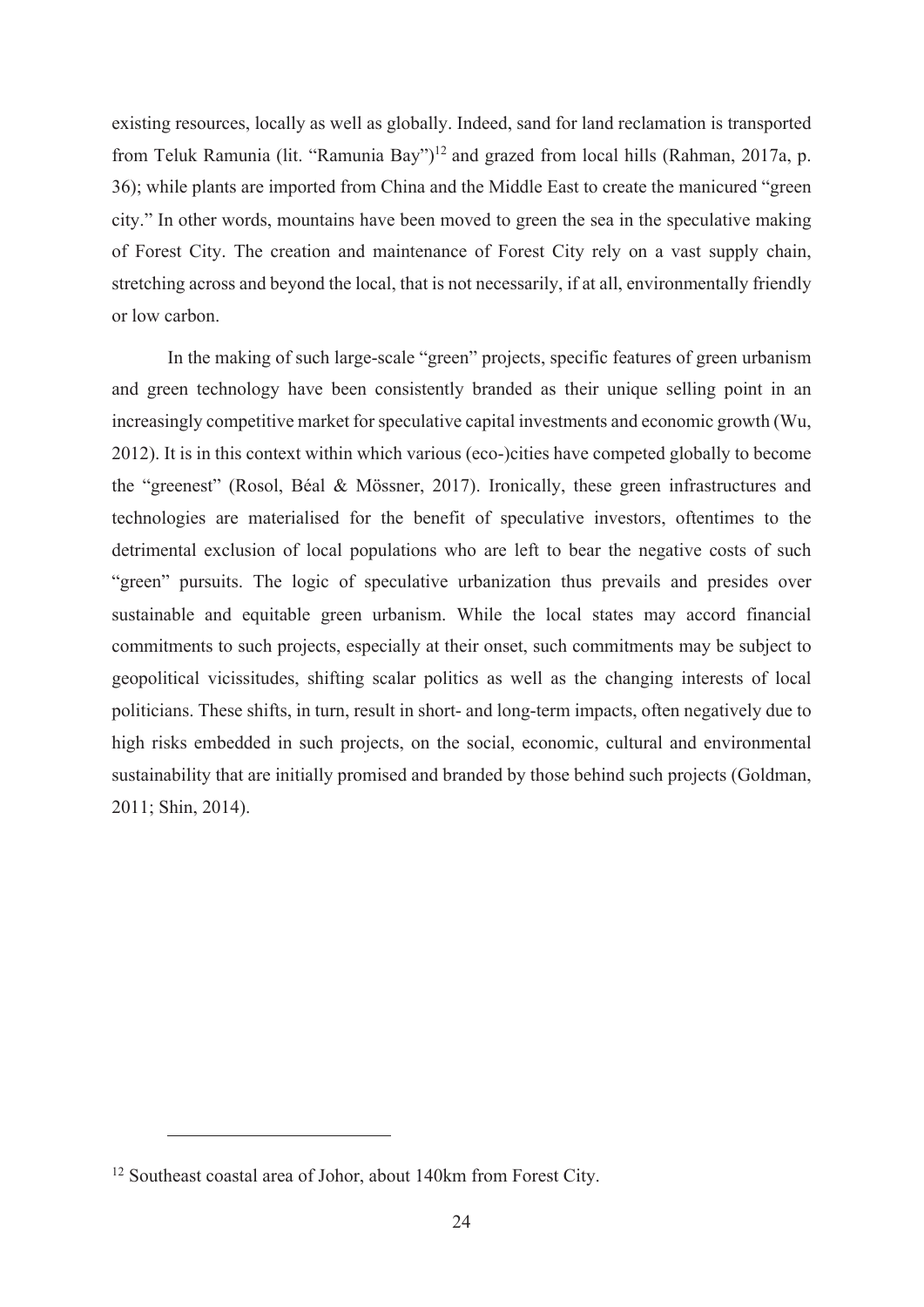## $$

Aw, Nigel (2014, July 14). The case of Forest City and the Johor Sultan. *Malaysiakini*. Retrieved from https://www.malaysiakini.com/news/268649

Bakker, Karen (2010). The limits of 'neoliberal natures': Debating green neoliberalism. *Progress in Human Geography, 34(6), 715-735.* 

Barton, Jonathan R. (2020). Green urbanism. In Anthony M. Orum (Ed.), The Wiley Blackwell *Encyclopedia of Urban and Regional Studies (1st ed.). Wiley.* 

Bear, Laura (2020). Speculation: A political economy of technologies of imagination. *Economy and Society, 49(1), 1–15.* 

Caprotti, Federico (2014). *Eco-cities and the Transition to Low Carbon Economies*. Basingstoke, Hampshire: Palgrave Macmillan.

Caprotti, Federico, Springer, Cecilia, & Harmer, Nichola (2015). 'Eco' for whom? Envisioning eco-urbanism in the Sino-Singapore Tianjin Eco-city, China. International Journal of Urban *and Regional Research, 39(3), 495–517.* 

Castree, Noel (2008a). Neoliberalising nature: The logics of deregulation and reregulation. *Environment and Planning A, 40(1), 131-152.* 

Castree, Noel (2008b). Neoliberalising nature: Processes, effects, and evaluations. *Environment and Planning A, 40(1), 153-173.* 

Chew, Rachel (2019, April 26). Forest City's fully automated IBS Plant certified largest in the country. The Edge Markets. Retrieved from https://www.theedgemarkets.com/article/forestcitys-fully-automated-ibs-plant-certified-largest-country

Chien, Shiuh-Shen, Hong, Dong-Li, & Lin, Po-Hsiung (2017). Ideological and volume politics behind cloud water resource governance. Geoforum, 85, 225-233.

Choong, En Han (2013, July 29). Country Garden to launch maiden Malaysia project with GDV of RM10 bil. The Star. Retrieved from https://www.thestar.com.my/business/businessnews/2013/07/29/china-firm-to-launch-maiden-msia-project-country-garden-danga-bay-has-<u>rm10bil-gdv</u>

Chow, Cecilia (2015, August 24). Greenland Group invests US\$3.2 bil in Iskandar Malaysia. The Edge Markets. Retrieved from https://www.theedgemarkets.com/article/greenland-groupinvests-us32-bil-iskandar-malaysia

Cohen, M. L. (2014). Country Garden Holdings Company Ltd. In Tina Grant (Ed.), International directory of company histories (Vol. 153, pp. 99-103). Farmington Hills, MI: Gale, Cengage Learning.

Cole, Michael (2015, January 24). Greenland's \$666m project to bring snow and opera to Malaysian seaside. Mingtiandi. Retrieved from https://www.mingtiandi.com/realestate/outbound-investment/greenlands-666m-project-to-bring-snow-and-opera-to-malaysianseaside/

Country Garden Group (CGG) (2019, June 23). Forest City. Construction 21. Retrieved from https://www.construction21.org/city/h/forest-city.html

Country Garden Pacific View (CGPV) (no date). Green & smart. Forest City. Retrieved from https://www.forestcitycgpv.com/about-forest-city/green-smart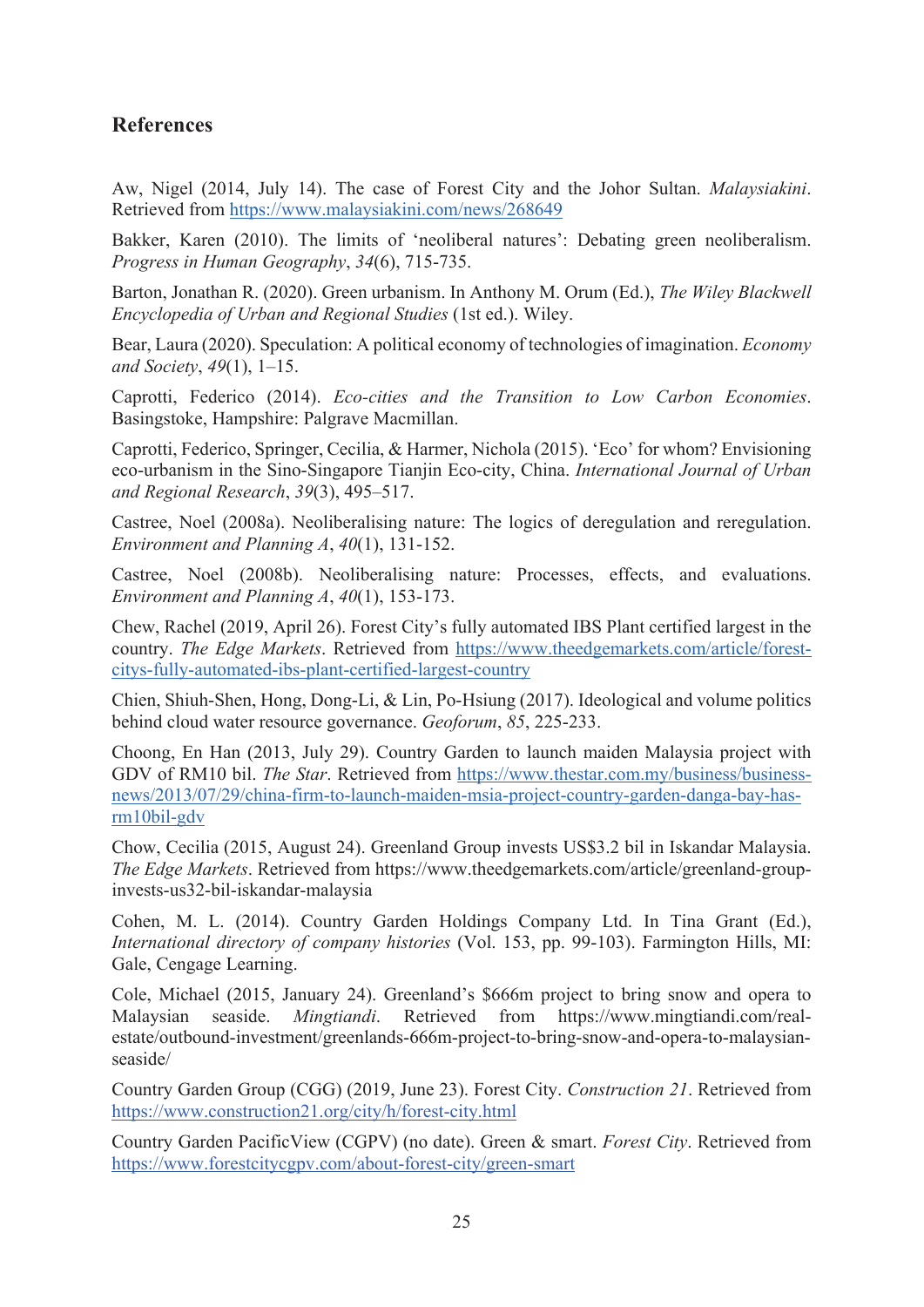Crot, Laurence (2013). Planning for sustainability in non-democratic polities: The case of Masdar City. *Urban Studies*, 50(13), 2809-2825.

Cugurullo, Federico (2013). How to build a sandcastle: An analysis of the genesis and development of Masdar City. Journal of Urban Technology, 20(1), 23-37.

Death, Carl (2014). The green economy in South Africa: Global discourses and local politics. *Politikon, 41*(1), 1–22.

Department of Statistics Malaysia (DOSM) (2020). Household income and basic amenities survey report by state and administrative district: Johor. Putrajaya: DOSM.

Doucette, Jamie, & Park, Bae-Gyoon (Eds.) (2019). *Developmental Cities? Interrogating Urban Developmentalism in East Asia. Leiden; Boston: Brill.* 

Forest City Malaysia (2019, July 11). Forest City Malaysia completes new homes, introduces connected smart city experience. PR Newswire. Retrieved from https://www.prnewswire.com/news-releases/forest-city-malaysia-completes-new-homesintroduces-connected-smart-city-experience-300883306.html

Gandy, Matthew (2015). From urban ecology to ecological urbanism: An ambiguous trajectory. *Area*, 47(2), 150-154.

Gare, Arran (2012). China and the struggle for ecological civilization. *Capitalism Nature Socialism*, 23(4), 10-26. doi: 10.1080/10455752.2012.722306

Goldman, Michael (2011). Speculative urbanism and the making of the next world city: Speculative urbanism in Bangalore. International Journal of Urban and Regional Research,  $35(3)$ ,  $555-581$ .

Halbert, Ludovic, & Rouanet, Hortense (2014). Filtering risk away: Global finance capital, transcalar territorial networks and the (un)making of city-regions: An analysis of business property development in Bangalore, India. *Regional Studies*, 48(3), 471–484.

Harlan, Tyler (2020). Green development or greenwashing? A political ecology perspective on China's green Belt and Road. *Eurasian Geography and Economics*, 1–25.

Harvey, David (1989). From managerialism to entrepreneurialism: the transformation in urban governance in late capitalism. Geografiska Annaler. Series B. Human Geography, 71(1), 3-17.

Harvey, David (1996). Justice, nature and the geography of difference. London: Blackwell.

Ho, Chin Siong, Matsuoka, Yuzuru, & Teh, Bor Tsong (Eds.) (2013). Annual report 2012/13: The Project for Development of Low Carbon Society Scenarios for Asian Regions. Johor Bahru: UTM - Low Carbon Asia Research Center. Retrieved from https://www.nies.go.jp/unfccc\_cop/2014/4.8.pdf

Ho, Chin Siong, Chau, Loon Wai, Teh, Bor Tsong, Matsuoka, Yuzuru, & Gomi, Kei (2016). 'Science to action' of the sustainable low carbon city-region. In Shuzo Nishioka (Ed.), *Enabling Asia to stabilise the climate* (pp. 119–150). Springer: Singapore.

Hutchinson, Francis E. (2015). Mirror images in different frames? Johor, the Riau Islands, and competition for investment from Singapore. Institute of Southeast Asian Studies.

Hutchinson, Francis E. (2020). Situating Johor. In Francis E. Hutchinson & Serina Rahman (Eds.), Johor: Abode of development? (pp. 5-25). ISEAS - Yusof Ishak Institute.

Hutchinson, Francis E., & Nair, Vandana Prakash (2020). The Johor Sultanate: Rise or reemergence? In Francis E. Hutchinson & Serina Rahman (Eds.), Johor: Abode of development? (pp. 335–356). ISEAS - Yusof Ishak Institute.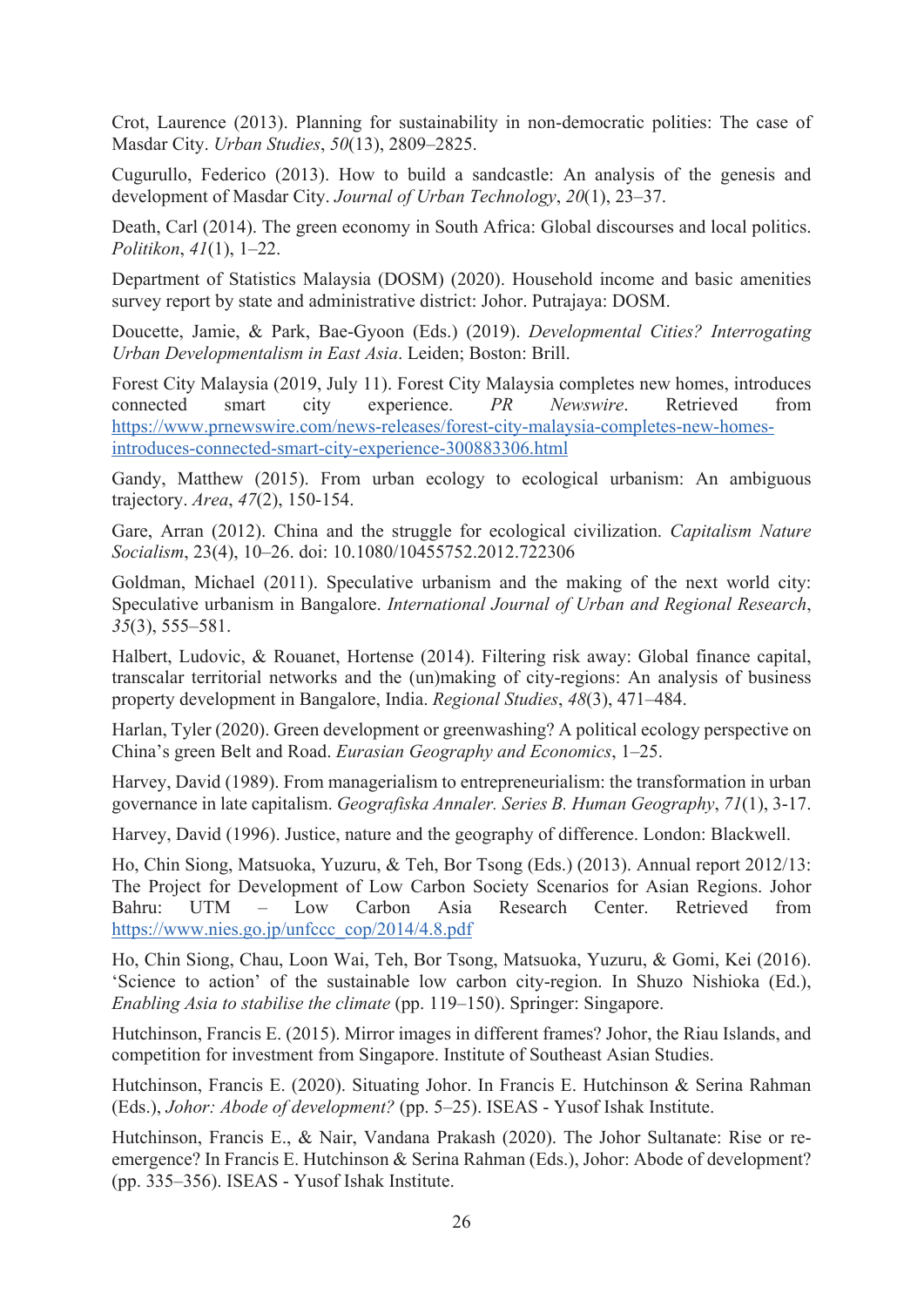IDC (2019, July 10). IDC names Forest City Smart B.I.A, Johor as Best Smart Building Project at 5th Annual 2019 Smart City Asia/Pacific\* Awards. Retrieved from https://www.idc.com/getdoc.jsp?containerId=prAP45356919

iProperty (2017, May 1). Handover of Forest City Kylin Apartments. Retrieved from https://www.iproperty.com.my/news/handover-of-forest-city-kylin-apartments/

Iskandar Malaysia (no date). Low carbon society. Retrieved from http://iskandarmalaysia.com.my/green/low.html

Iskandar Regional Development Authority (IRDA) (2016a). 10 year progress report. IRDA. Retrieved from

http://iskandarmalaysia.com.my/downloads/IM10%20Progress%20Report V5.pdf

Iskandar Regional Development Authority (IRDA) (2016b). Introduction to Iskandar Malaysia [unpublished presentation slides].

Jessop, Bob (2008). State Power: A Strategic-Relational Approach. Cambridge: Polity Press.

Jessop, Bob (2018). The state as a social relation. In John L. Brooke, Julia C. Strauss & Greg Anderson (Eds.), State Formations: Global Histories and Cultures of Statehood (pp. 45-57), Cambridge: Cambridge University Press.

Lee, Ching Kwan (2018). The Specter of Global China: Politics, Labor, and Foreign Investment in Africa. Chicago and London: The University of Chicago Press.

Ley, David (2015). Global China and the making of Vancouver's residential property market. International Journal of Housing Policy, 17(1), 15-34.

McCann, Eugene (2017). Mobilities, politics, and the future: Critical geographies of green urbanism. Environment and Planning A: Economy and Space, 49(8), 1816–1823.

Mahrotri, Pooja Thakur, & Choong, En Han (2016, Nov 22). \$100 billion Chinese-made city near Singapore 'scares the hell out of everybody.' *Bloomberg*. Retrieved from https://www.bloomberg.com/news/features/2016-11-21/-100-billion-chinese-made-city-nearsingapore-scares-the-hell-out-of-everybody

Marcinkoski, Christopher  $(2018)$ . The city that never was: Engaging speculative urbanization through the logics of landscape. In Daniel Czechowski, Thomas Hauck, & Georg Hausladen (Eds.), Revising Green Infrastructure: Concepts Between Nature and Design (pp. 47–70). CRC Press.

Mol, Arthur P. J. (2006). Environment and modernity in transitional China: Frontiers of ecological modernization. Development and Change, 37(1), 29-56.

Murugiah, Surin (2017, May 13). China's liquidity squeeze casts shadow over Iskandar Malaysia. The Edge Markets. Retrieved from https://www.theedgemarkets.com/article/chinasliquidity-squeeze-casts-shadow-over-iskandar-malaysia

National Bureau of Forestry (2005). "国家森林城市"评价指标 (试行) [Evaluation Criteria of "National Forest City" (Trial). 中国林业产业 [China Forestry Industry], 2005(9), 57.

National Bureau of Forestry and Grassland (2019). *全国森林城市发展规划 (2018—2035)* [National Development Plan of Forest Cities (2018–2035)]. National Bureau of Forestry and Grassland.

Ng, Keng Khoon (2020). Johor Bahru's urban transformation: Authority and agency revisited. In Francis E. Hutchinson & Serina Rahman (Eds.), *Johor: Abode of development?* (pp. 407– 423). ISEAS - Yusof Ishak Institute.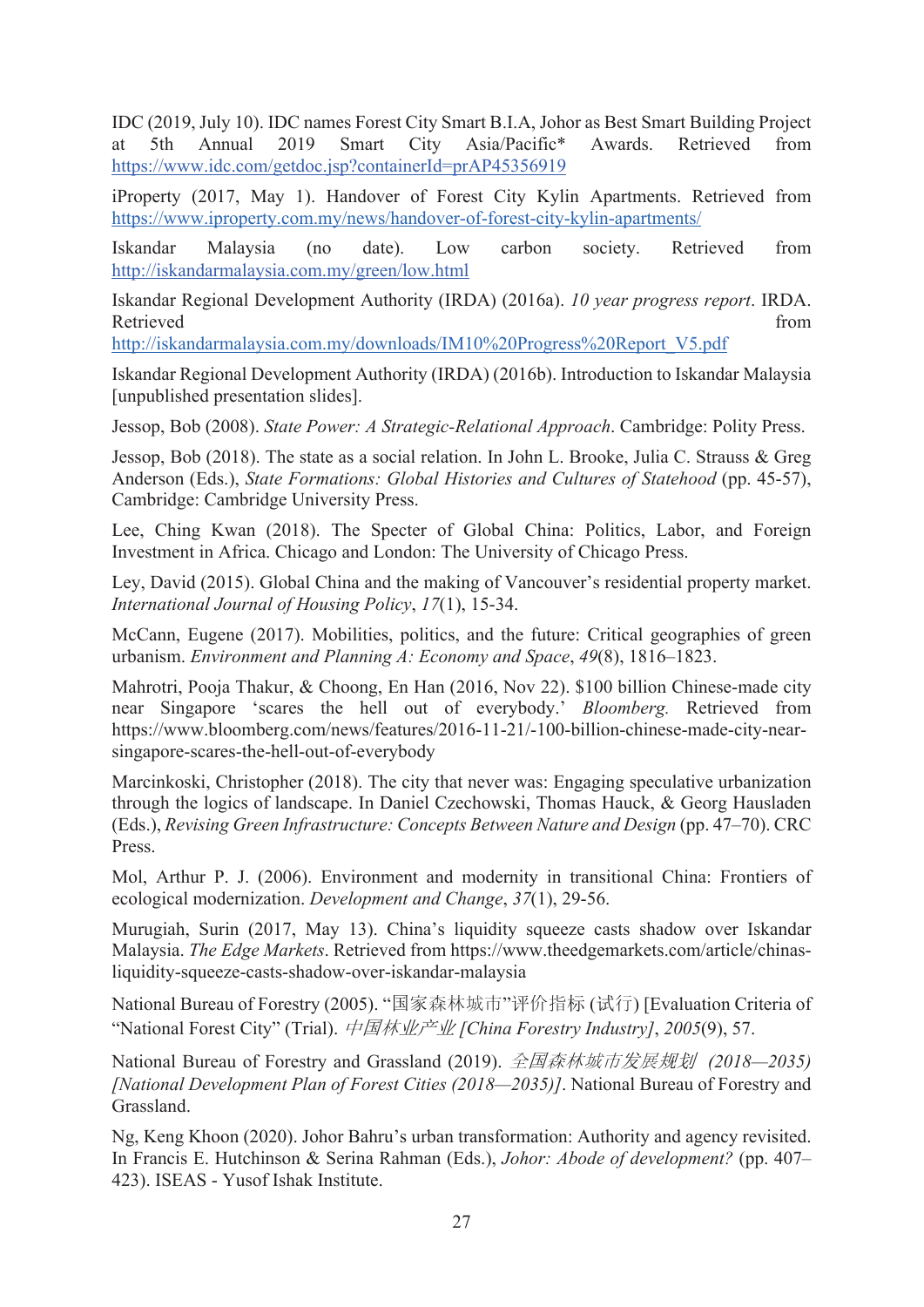Ong, Kian Ming (2017, August 22). Chinese property projects in Southern Johor: Should we be concerned? *Penang Institute Issues*. Retrieved from https://penanginstitute.org/publications/issues/1003-chinese-property-projects-in-southernjohor-should-we-be-concerned

Ouis, Pernilla (2002). 'Greening the Emirates': The modern construction of nature in the United Arab Emirates. Cultural Geographies, 9(3), 334–347.

Paik, Wooyeal (2019). Chinese investment in foreign real estate and its interactions with the host state and society: The case of Jeju, South Korea. *Pacific Affairs*, 92(1), 49–70.

Parr, Ben, & Henry, Don (2016, August 24). China moves towards ecological civilization. *Australian Institute of International Affairs.* Retrieved from http://www.internationalaffairs.org.au/australianoutlook/china-moves-towards-ecologicalcivilisation/

Pow, Choon-Piew, & Neo, Harvey (2013). Seeing red over green: Contesting urban sustainabilities in China. *Urban Studies*, 50(11), 2256-2274.

Pow, Choon-Piew (2018). Building a harmonious society through greening: Ecological civilization and aesthetic governmentality in China. Annals of the American Association of Geographers, 108(3), 864-883.

Rahman, Serina (2017a). *Johor's Forest City faces critical challenges*. (Trends in Southeast Asia, TRS 3/17). Singapore: Yusof Ishak Institute.

Rahman, Serina (2017b). The socio-cultural impacts of Forest City. ISEAS Perspectives, *2017*(2), 1-10.

Rapoport, Elizabeth (2014). Utopian visions and real estate dreams: The eco-city past, present and future. *Geography Compass*, 8(2), 137–149.

Rizzo, Agatino (2019). Predatory cities: Unravelling the consequences of resource-predatory projects in the global South. *Urban Geography*, 40(1), 1–15.

Rosol, Marit, Béal, Vincent, & Mössner, Samuel (2017). Greenest cities? The (post-)politics of new urban environmental regimes. *Environment and Planning A: Economy and Space*, 49(8), 1710–1718.

Shin, Hyun Bang (2014). Contesting speculative urbanisation and strategising discontents.  $City, 18(4-5), 509-516.$ 

Shin, Hyun Bang (2017). Envisioned by the state: Entrepreneurial urbanism and the making of Songdo City, South Korea. In Ayona Datta & Abdul Shaban (Eds.), *Mega-urbanization in the Global South: Fast Cities and New Urban Utopias of the Postcolonial State (pp. 83–100).* Routledge.

Shin, Hyun Bang, & Zhao, Yimin. (2018). Urbanism as a state project: Lessons from Beijing's Green Belt. In Mark Jayne (Ed.), Chinese Urbanism: Critical Perspectives (pp. 46-62). London and New York: Routledge.

Shin, Hyun Bang, Zhao, Yimin, & Koh, Sin Yee (2019). Whither progressive urban futures? Critical reflections on the politics of temporality in Asia. City, 24(1-2): 244-254.

South China Morning Post (2019, September 9) Malaysia's Forest City to hand over more than 20,000 residential units this year as it unveils new golf course. Retrieved from https://www.scmp.com/business/article/3026354/malaysias-forest-city-handover-more-20000-residential-units-year-it